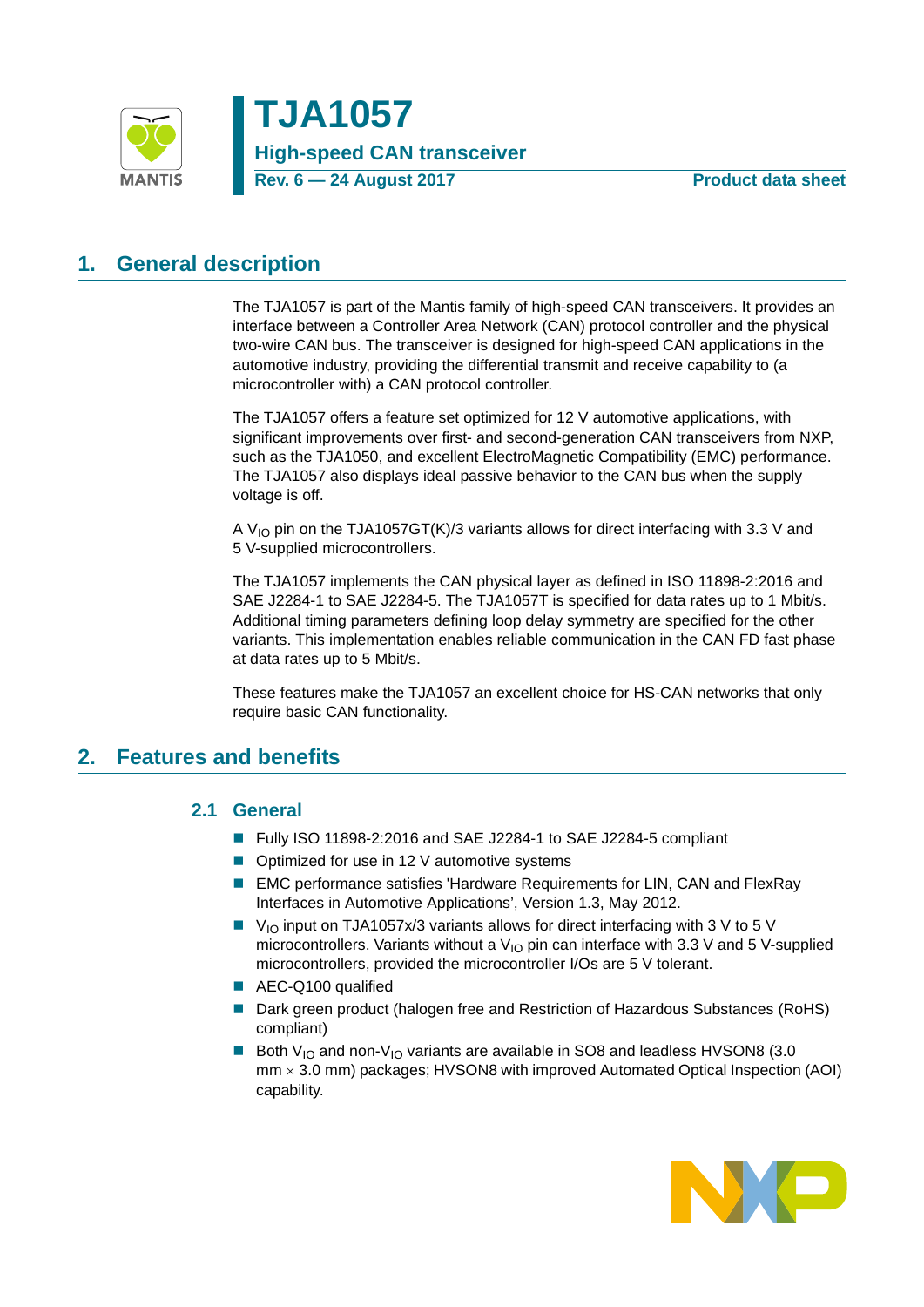### <span id="page-1-0"></span>**2.2 Predictable and fail-safe behavior**

- **Functional behavior predictable under all supply conditions**
- Transceiver disengages from bus when not powered (zero load)
- Transmit Data (TXD) dominant time-out function
- Internal biasing of TXD and S input pins

### <span id="page-1-1"></span>**2.3 Protection**

- $\blacksquare$  High ESD handling capability on the bus pins (8 kV IEC and HBM)
- Bus pins protected against transients in automotive environments
- **Undervoltage detection on pins V<sub>CC</sub> and V<sub>IO</sub>**
- Thermally protected

### **2.4 TJA1057 CAN FD (applicable to all product variants except TJA1057T)**

- Timing guaranteed for data rates up to 5 Mbit/s
- Improved TXD to RXD propagation delay of 210 ns

### <span id="page-1-3"></span><span id="page-1-2"></span>**3. Quick reference data**

| Symbol                  | <b>Parameter</b>                                  | <b>Conditions</b>                    | Min  | <b>Typ</b>     | <b>Max</b> | <b>Unit</b> |
|-------------------------|---------------------------------------------------|--------------------------------------|------|----------------|------------|-------------|
| $V_{\rm CC}$            | supply voltage                                    |                                      | 4.75 |                | 5.25       | V           |
| V <sub>IO</sub>         | supply voltage on pin V <sub>IO</sub>             |                                      | 2.95 |                | 5.25       | V           |
| $V_{uvd(VCC)}$          | undervoltage detection voltage<br>on pin $V_{CC}$ |                                      | 3.5  | $\overline{4}$ | 4.3        | V           |
| $V_{uvd(VIO)}$          | undervoltage detection voltage<br>on pin $V_{10}$ |                                      | 2.1  |                | 2.8        | V           |
| $I_{\rm CC}$            | supply current                                    | Silent mode                          | 0.1  |                | 1.2        | mA          |
|                         |                                                   | Normal mode; bus recessive           | 2    | 5              | 10         | mA          |
|                         |                                                   | Normal mode; bus dominant            | 20   | 45             | 70         | mA          |
| l <sub>IO</sub>         | supply current on pin V <sub>IO</sub>             | Silent mode                          |      | 3              | 16         | μA          |
|                         |                                                   | Normal mode                          |      |                |            |             |
|                         |                                                   | recessive; $V_{TXD} = V_{IO}$        |      | $\overline{7}$ | 30         | μA          |
|                         |                                                   | dominant; $V_{TXD} = 0 V$            |      | 110            | 320        | μA          |
| V <sub>ESD</sub>        | electrostatic discharge voltage                   | IEC 61000-4-2 at pins CANH and CANL  | -8   |                | $+8$       | kV          |
| <b>V<sub>CANH</sub></b> | voltage on pin CANH                               | limiting value according to IEC60134 | -42  |                | $+42$      | V           |
| V <sub>CANL</sub>       | voltage on pin CANL                               | limiting value according to IEC60134 | -42  |                | $+42$      | V           |
| $T_{\mathsf{vj}}$       | virtual junction temperature                      |                                      | -40  |                | $+150$     | $^{\circ}C$ |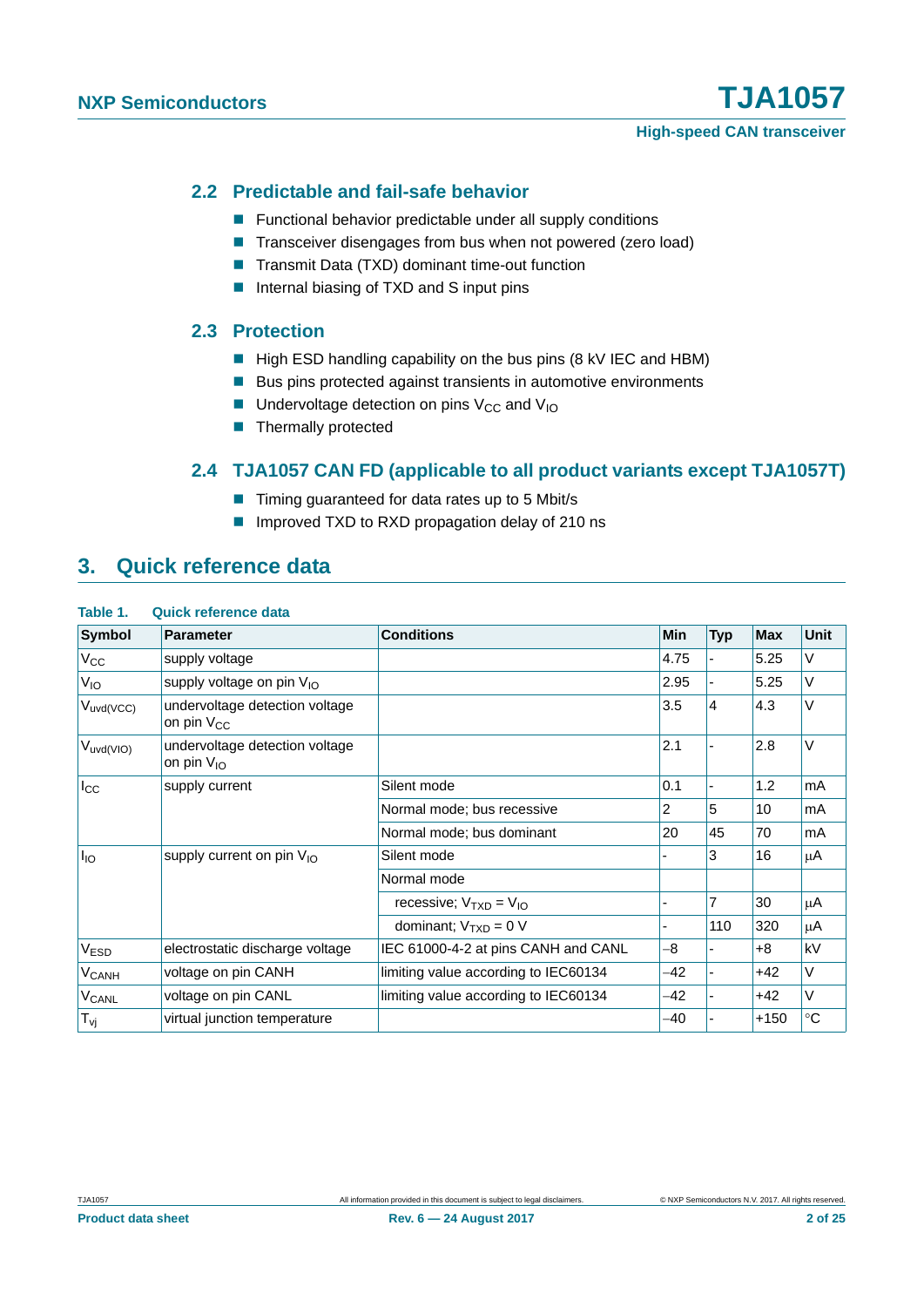# <span id="page-2-3"></span>**4. Ordering information**

<span id="page-2-2"></span>

| <b>Ordering information</b><br>Table 2.            |                 |                                                                                                                      |                 |  |  |  |  |
|----------------------------------------------------|-----------------|----------------------------------------------------------------------------------------------------------------------|-----------------|--|--|--|--|
| Type number[1]                                     | Package         |                                                                                                                      |                 |  |  |  |  |
|                                                    | <b>Name</b>     | <b>Description</b>                                                                                                   | <b>Version</b>  |  |  |  |  |
| <b>TJA1057T</b><br><b>TJA1057GT</b><br>TJA1057GT/3 | SO <sub>8</sub> | plastic small outline package; 8 leads; body width 3.9 mm                                                            | <b>SOT96-1</b>  |  |  |  |  |
| TJA1057GTK<br>TJA1057GTK/3                         | HVSON8          | plastic thermal enhanced very thin small outline package; no leads;<br>8 terminals; body $3 \times 3 \times 0.85$ mm | <b>SOT782-1</b> |  |  |  |  |

<span id="page-2-0"></span>[1] TJA1057GT/3 and TJA1057GTK/3 with V<sub>IO</sub> pin; all variants other than TJA1057T support CAN FD.

# <span id="page-2-4"></span>**5. Block diagram**

<span id="page-2-1"></span>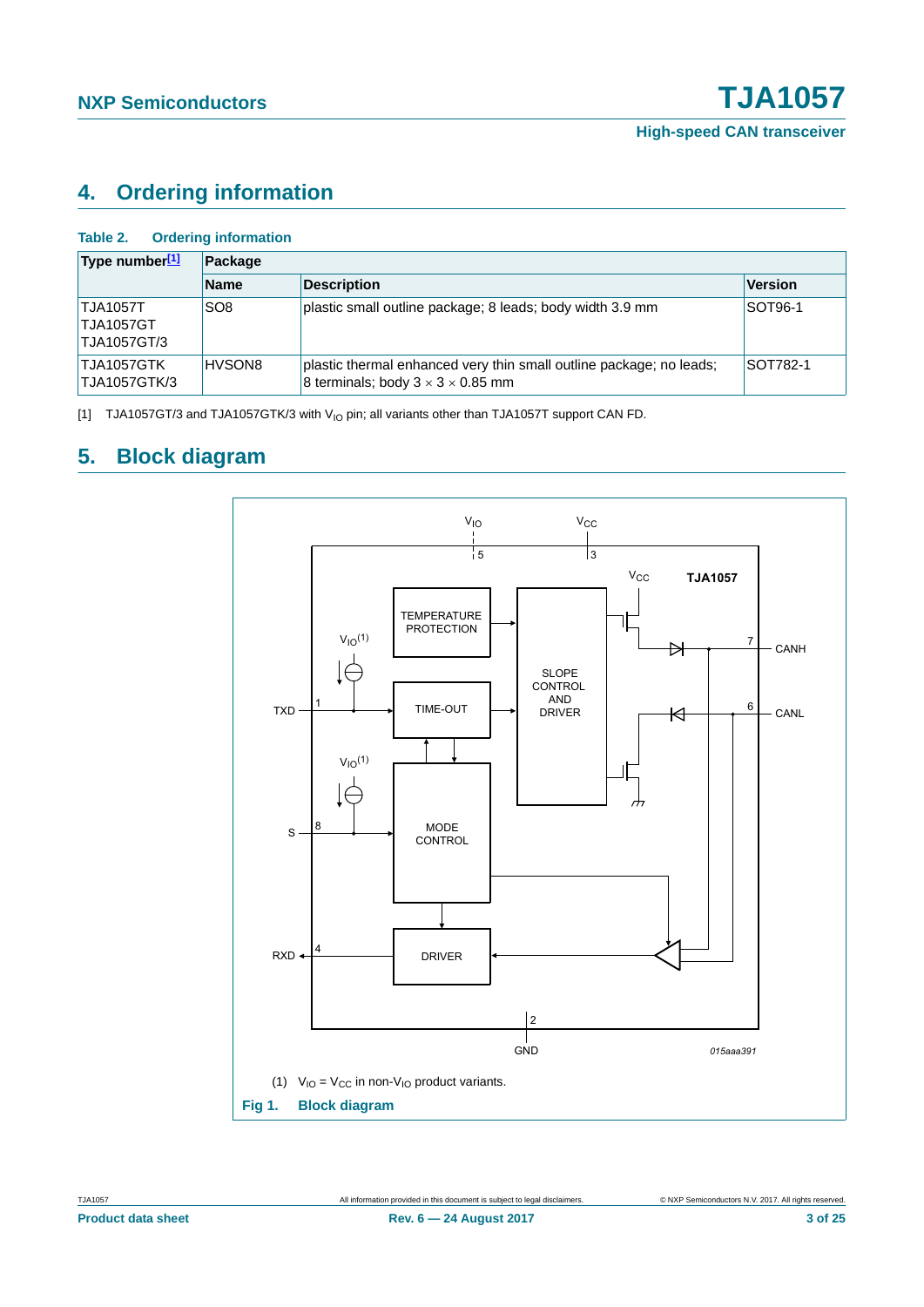# <span id="page-3-2"></span><span id="page-3-1"></span>**6. Pinning information**

### **6.1 Pinning**



### <span id="page-3-3"></span>**6.2 Pin description**

#### **Table 3. Pin description**

| Symbol      | <b>Pin</b>     | <b>Description</b>                                                   |
|-------------|----------------|----------------------------------------------------------------------|
| <b>TXD</b>  |                | transmit data input                                                  |
| GND11       | $\overline{2}$ | ground                                                               |
| $V_{CC}$    | 3              | supply voltage                                                       |
| <b>RXD</b>  | 4              | receive data output; reads out data from the bus lines               |
| n.c.        | 5              | not connected in TJA1057T, TJA1057GT and TJA1057GTK                  |
| $V_{IO}$    | 5              | supply voltage for I/O level adapter in TJA1057GT/3 and TJA1057GTK/3 |
| <b>CANL</b> | 6              | LOW-level CAN bus line                                               |
| <b>CANH</b> | 7              | <b>HIGH-level CAN bus line</b>                                       |
| ls          | 8              | Silent mode control input                                            |

<span id="page-3-0"></span>[1] HVSON8 package die supply ground is connected to both the GND pin and the exposed center pad. The GND pin must be soldered to board ground. For enhanced thermal and electrical performance, it is recommended that the exposed center pad also be soldered to board ground.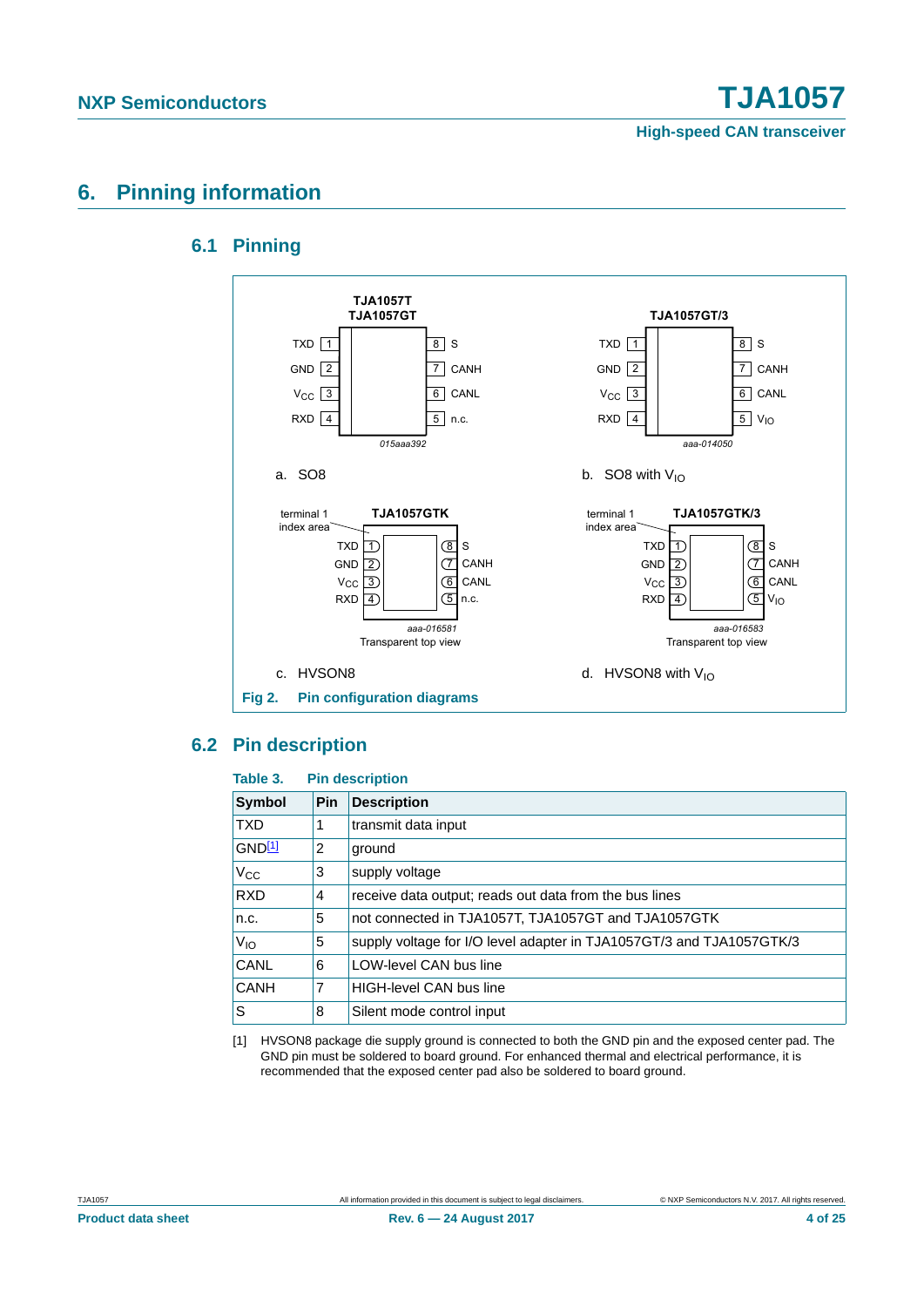## <span id="page-4-3"></span><span id="page-4-2"></span>**7. Functional description**

### **7.1 Operating modes**

The TJA1057 supports two operating modes, Normal and Silent. The operating mode is selected via pin S. See [Table 4](#page-4-0) for a description of the operating modes under normal supply conditions.

#### <span id="page-4-0"></span>**Table 4. Operating modes**

| <b>Mode</b> | <b>Inputs</b>            |                | <b>Outputs</b>    |                                |                     |                       |
|-------------|--------------------------|----------------|-------------------|--------------------------------|---------------------|-----------------------|
|             | Pin <sub>S</sub>         | <b>Pin TXD</b> | <b>CAN driver</b> | <b>Pin RXD</b>                 |                     |                       |
| Normal      | <b>LOW</b>               | LOW            | dominant          | LOW                            |                     |                       |
|             |                          | <b>HIGH</b>    | recessive         | LOW when bus dominant          |                     |                       |
|             |                          |                |                   | <b>HIGH</b> when bus recessive |                     |                       |
| Silent      | $x^{[1]}$<br><b>HIGH</b> |                |                   |                                | biased to recessive | LOW when bus dominant |
|             |                          |                |                   | HIGH when bus recessive        |                     |                       |

<span id="page-4-1"></span> $[1]$  'x' = don't care.

### <span id="page-4-4"></span>**7.1.1 Normal mode**

A LOW level on pin S selects Normal mode. In this mode, the transceiver can transmit and receive data via the bus lines, CANH and CANL (see [Figure 1](#page-2-1) for the block diagram). The differential receiver converts the analog data on the bus lines into digital data which is output on pin RXD. The slopes of the output signals on the bus lines are controlled internally and are optimized in a way that guarantees the lowest possible EME.

### <span id="page-4-5"></span>**7.1.2 Silent mode**

A HIGH level on pin S selects Silent mode. The transmitter is disabled in Silent mode, releasing the bus pins to recessive state. All other IC functions, including the receiver, continue to operate as in Normal mode. Silent mode can be used to prevent a faulty CAN controller disrupting all network communications.

### **7.2 Fail-safe features**

### <span id="page-4-7"></span><span id="page-4-6"></span>**7.2.1 TXD dominant time-out function**

A 'TXD dominant time-out' timer is started when pin TXD is set LOW. If the LOW state on this pin persists for longer than  $t_{\text{to}\text{(dom)}\text{TXD}}$ , the transmitter is disabled, releasing the bus lines to recessive state. This function prevents a hardware and/or software application failure from driving the bus lines to a permanent dominant state (blocking all network communications). The TXD dominant time-out timer is reset when pin TXD is set HIGH. The TXD dominant time-out time also defines the minimum possible bit rate of approximately 25 kbit/s.

### <span id="page-4-8"></span>**7.2.2 Internal biasing of TXD and S input pins**

Pins TXD and S have internal pull-ups to  $V_{CC}$  (or  $V_{IO}$  in TJA1057GT(K)/3 variants) to ensure a safe, defined state in case one or both of these pins are left floating. Pull-up currents flow in these pins in all states; both pins should be held HIGH in Silent mode to minimize supply current.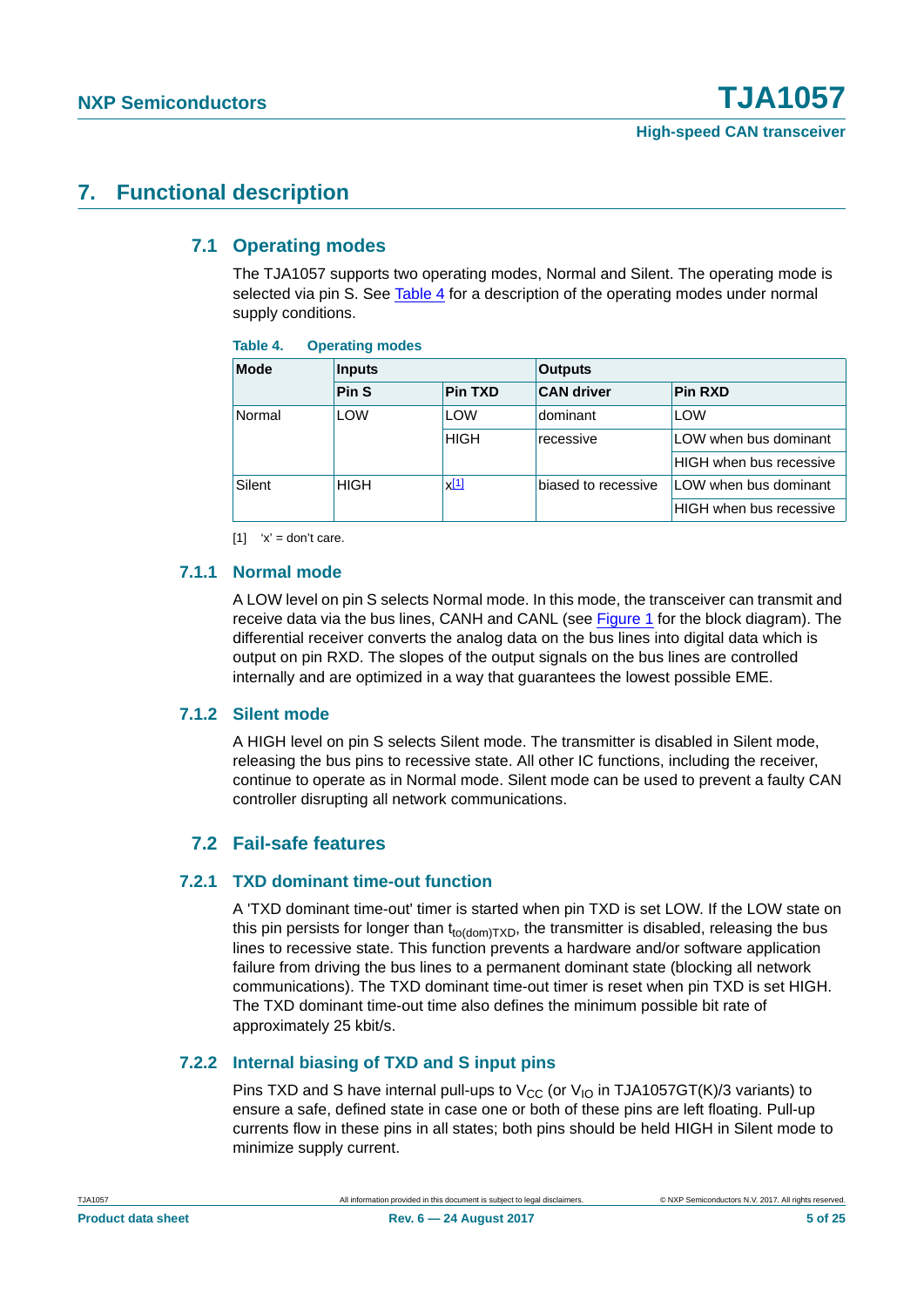### <span id="page-5-0"></span>7.2.3 Undervoltage detection on pins V<sub>CC</sub> and V<sub>IO</sub> (TJA1057GT(K)/3)

If V<sub>CC</sub> or V<sub>IO</sub> drops below the undervoltage detection level, V<sub>uvd(VCC)</sub>/V<sub>uvd(VIO</sub>), the transceiver switches off and disengages from the bus (zero load; bus pins floating) until the supply voltage has recovered. The output drivers are enabled once both  $V_{CC}$  and  $V_{IO}$ are again within their operating ranges and TXD has been reset to HIGH.

### <span id="page-5-1"></span>**7.2.4 Overtemperature protection**

The output drivers are protected against overtemperature conditions. If the virtual junction temperature exceeds the shutdown junction temperature,  $T_{j(sd)}$ , both output drivers are disabled. When the virtual junction temperature drops below  $T_{i(sd)}$  again, the output drivers recover once TXD has been reset to HIGH (waiting for TXD to go HIGH prevents output driver oscillation due to small variations in temperature).

### <span id="page-5-2"></span>7.2.5 V<sub>IO</sub> supply pin (TJA1057x/3 variants)

Pin  $V_{10}$  should be connected to the microcontroller supply voltage (see [Figure 6](#page-12-0)). The signal levels on pins TXD, RXD and S will then be adjusted to the I/O levels of the microcontroller, allowing for direct interfacing without additional glue logic.

For versions of the TJA1057 without a V<sub>IO</sub> pin, the V<sub>IO</sub> input is internally connected to V<sub>CC</sub>. The signal levels of pins TXD, RXD and S are set to levels compatible with 5 V microcontrollers.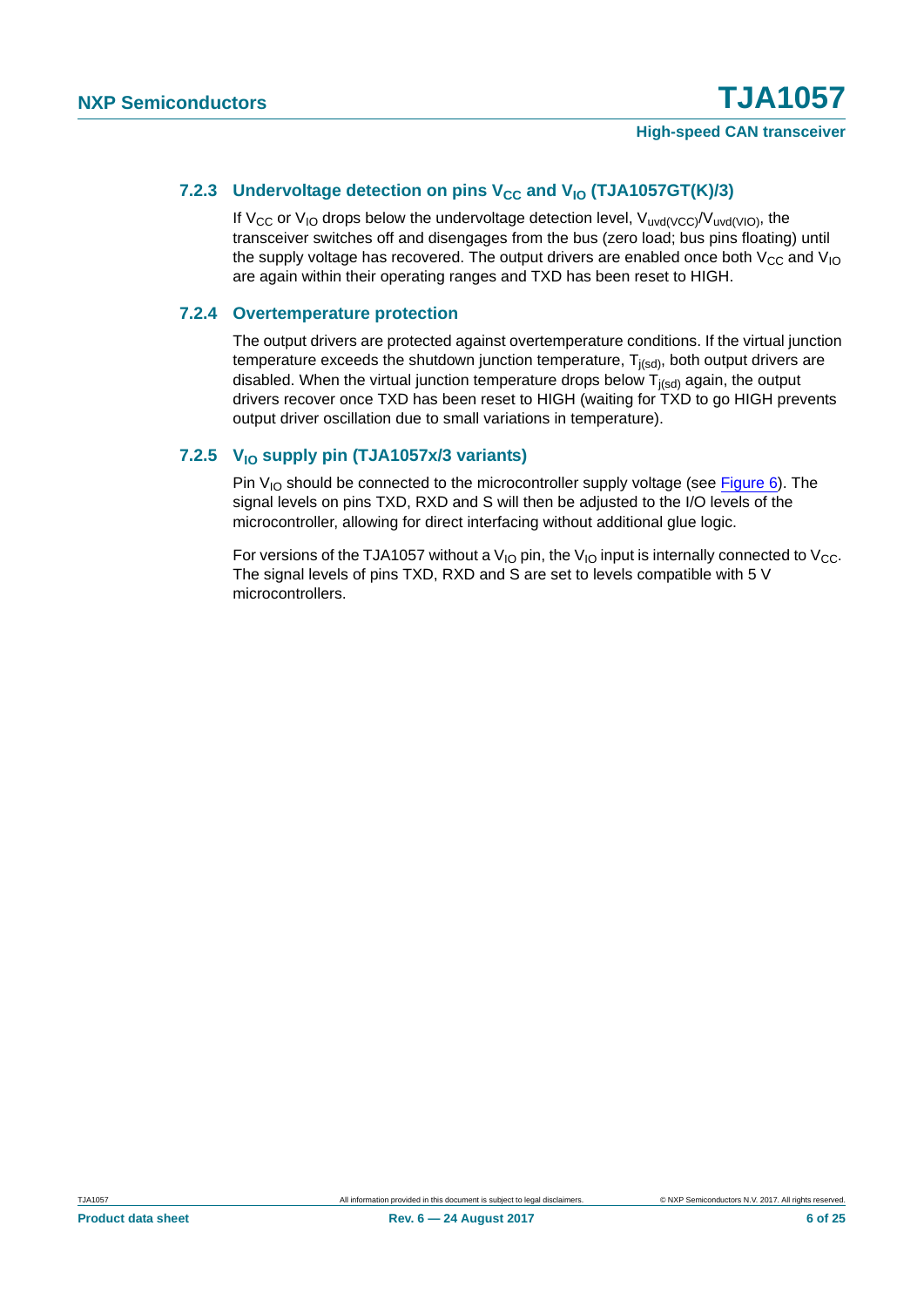# <span id="page-6-10"></span>**8. Limiting values**

#### <span id="page-6-9"></span>**Table 5. Limiting values**

*In accordance with the Absolute Maximum Rating System (IEC 60134). All voltages are referenced to GND.*

| Symbol                     | <b>Parameter</b>                         | <b>Conditions</b>                                         |             | Min    | <b>Max</b>                   | Unit        |
|----------------------------|------------------------------------------|-----------------------------------------------------------|-------------|--------|------------------------------|-------------|
| $V_{x}$                    | voltage on pin x[1]                      | on pins CANH, CANL                                        |             | $-42$  | $+42$                        | $\vee$      |
|                            |                                          | on pins V <sub>CC</sub> , V <sub>IO</sub>                 |             | $-0.3$ | $+7$                         | $\vee$      |
|                            |                                          | on any other pin                                          | $[2]$       | $-0.3$ | $V_{10}$ $\frac{3}{1}$ + 0.3 | $\vee$      |
| $V_{(CANH-CANL)}$          | voltage between pin CANH<br>and pin CANL |                                                           |             | $-27$  | $+27$                        | $\vee$      |
| $V_{\text{trt}}$           | transient voltage                        | on pins CANH, CANL                                        | $[4]$       |        |                              |             |
|                            |                                          | pulse 1                                                   |             | $-100$ |                              | $\vee$      |
|                            |                                          | pulse 2a                                                  |             |        | 75                           | $\vee$      |
|                            |                                          | pulse 3a                                                  |             | $-150$ |                              | $\vee$      |
|                            |                                          | pulse 3b                                                  |             |        | 100                          | $\vee$      |
| V <sub>ESD</sub>           | electrostatic discharge<br>voltage       | IEC 61000-4-2 (150 pF, 330 Ω)                             | [5]         |        |                              |             |
|                            |                                          | on pins CANH and CANL                                     |             | -8     | $+8$                         | kV          |
|                            |                                          | Human Body Model (HBM); 100 pF, 1.5 k $\Omega$            | [6]         |        |                              |             |
|                            |                                          | on pins CANH and CANL                                     |             | -8     | $+8$                         | kV          |
|                            |                                          | on any other pin                                          |             | -4     | $+4$                         | kV          |
|                            |                                          | Machine Model (MM); 200 pF, 0.75 $\mu$ H, 10 $\Omega$     | $\boxed{7}$ |        |                              |             |
|                            |                                          | on any pin                                                |             | $-200$ | $+200$                       | $\vee$      |
|                            |                                          | Charged Device Model (CDM); field Induced<br>charge; 4 pF | [8]         |        |                              |             |
|                            |                                          | on corner pins                                            |             | $-750$ | $+750$                       | $\vee$      |
|                            |                                          | on any other pin                                          |             | -500   | $+500$                       | $\vee$      |
| $T_{\nu j}$                | virtual junction temperature             |                                                           | $[9]$       | $-40$  | $+150$                       | $^{\circ}C$ |
| ${\mathsf T}_{\text{stg}}$ | storage temperature                      |                                                           |             | -55    | $+150$                       | $^{\circ}C$ |

<span id="page-6-8"></span>[1] The device can sustain voltages up to the specified values over the product lifetime, provided applied voltages (including transients) never exceed these values.

- <span id="page-6-0"></span>[2] Maximum voltage should never exceed 7 V.
- <span id="page-6-1"></span>[3]  $V_{10} + 0.3 = V_{CC} + 0.3$  in the non-V<sub>IO</sub> product variants TJA1057(G)T(K).
- <span id="page-6-2"></span>[4] According to IEC TS 62228 (2007), Section 4.2.4; parameters for standard pulses defined in ISO7637 part 2: 2004-06.
- <span id="page-6-3"></span>[5] According to IEC TS 62228 (2007), Section 4.3; DIN EN 61000-4-2.
- <span id="page-6-4"></span>[6] According to AEC-Q100-002.
- <span id="page-6-5"></span>[7] According to AEC-Q100-003.
- <span id="page-6-6"></span>[8] According to AEC-Q100-011; grade C4B.
- <span id="page-6-7"></span>[9] In accordance with IEC 60747-1. An alternative definition of virtual junction temperature is:  $T_{vj} = T_{amb} + P \times R_{th(v_j-a)}$ , where  $R_{th(v_j-a)}$  is a fixed value to be used for the calculation of  $T_{vj}$ . The rating for  $T_{vj}$  limits the allowable combinations of power dissipation (P) and ambient temperature (T<sub>amb</sub>).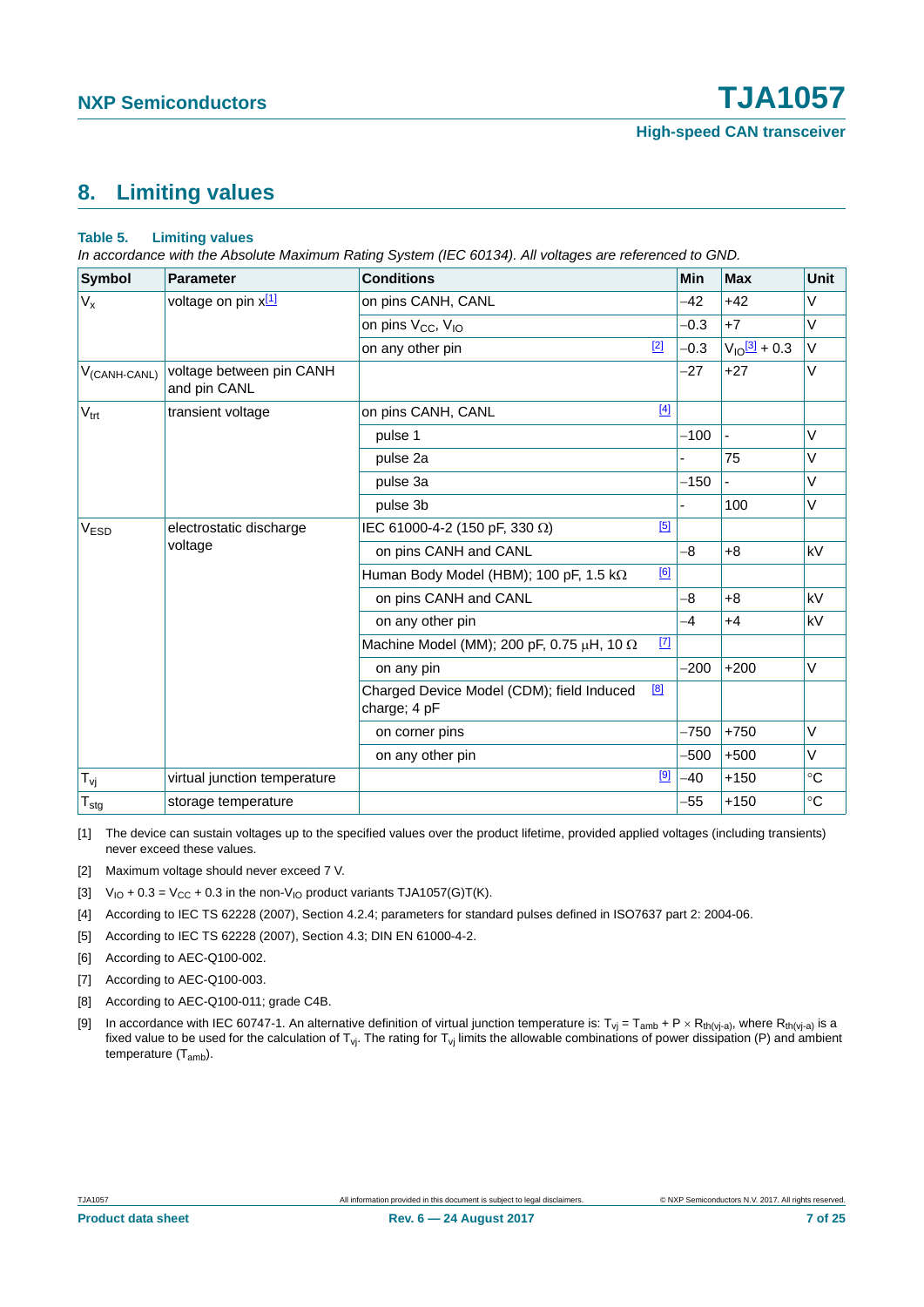## <span id="page-7-3"></span>**9. Thermal characteristics**

#### **Table 6. Thermal characteristics**

*According to IEC 60747-1.*

|                                                                          | Symbol Parameter | <b>Conditions</b>           | Value   | Unit |
|--------------------------------------------------------------------------|------------------|-----------------------------|---------|------|
| thermal resistance from virtual junction<br>$R_{th(vj-a)}$<br>to ambient |                  | SO8 package; in free air    | 97      | K/W  |
|                                                                          |                  | HVSON8 package; in free air |         |      |
|                                                                          |                  | dual-layer board            | $11$ 91 | K/W  |
|                                                                          |                  | four-layer board            | $2$ 52  | K/W  |

<span id="page-7-0"></span>[1] According to JEDEC JESD51-2, JESD51-3 and JESD51-5 at natural convection on 1s board with thermal via array under the exposed pad connected to the second copper layer.

# <span id="page-7-4"></span>**10. Static characteristics**

#### <span id="page-7-2"></span>**Table 7. Static characteristics**

 $T_{vi} = -40$  °C to +150 °C;  $V_{CC} = 4.75$  V to 5.25 V;  $V_{IO} = 2.95$  V to 5.25  $V_{III}$ ;  $R_L = 60 \Omega$ ;  $C_L = 100$  pF unless specified otherwise; *All voltages are defined with respect to ground. Positive currents flow into the IC[.\[2\]](#page-9-1)*

| <b>Symbol</b>               | <b>Parameter</b>                                         | <b>Conditions</b>                                                                                | Min            | <b>Typ</b> | <b>Max</b>                   | <b>Unit</b>  |
|-----------------------------|----------------------------------------------------------|--------------------------------------------------------------------------------------------------|----------------|------------|------------------------------|--------------|
| Supply; pin V <sub>CC</sub> |                                                          |                                                                                                  |                |            |                              |              |
| $V_{CC}$                    | supply voltage                                           |                                                                                                  | 4.75           |            | 5.25                         | V            |
| $V_{uvd(VCC)}$              | undervoltage detection<br>voltage on pin V <sub>CC</sub> |                                                                                                  | 3.5            | 4          | 4.3                          | V            |
| $I_{\rm CC}$                | supply current                                           | Silent mode; $V_{TXD} = V_{10}^{3}$                                                              | 0.1            |            | 1.2                          | mA           |
|                             |                                                          | Normal mode                                                                                      |                |            |                              |              |
|                             |                                                          | recessive; $V_{TXD} = V_{10}^{3}$                                                                | $\overline{2}$ | 5          | 10                           | mA           |
|                             |                                                          | dominant; $V_{TXD} = 0 V$                                                                        | 20             | 45         | 70                           | mA           |
|                             |                                                          | dominant; short circuit on bus lines;<br>$VTXD = 0 V;$<br>$-3 V < (V_{CANH} = V_{CANL}) < +18 V$ | $\overline{2}$ | 80         | 110                          | mA           |
|                             | I/O level adapter supply; pin $V_{10}$ <sup>[1]</sup>    |                                                                                                  |                |            |                              |              |
| $V_{IO}$                    | supply voltage on pin V <sub>IO</sub>                    |                                                                                                  | 2.95           | ÷,         | 5.25                         | V            |
| $V_{uvd(VIO)}$              | undervoltage detection<br>voltage on pin V <sub>IO</sub> |                                                                                                  | 2.1            |            | 2.8                          | V            |
| $I_{IO}$                    | supply current on pin $V_{10}$                           | Silent mode                                                                                      |                | 3          | 16                           | μA           |
|                             |                                                          | Normal mode                                                                                      |                |            |                              |              |
|                             |                                                          | recessive; $V_{TXD} = V_{10}^{3}$                                                                |                | 7          | 30                           | μA           |
|                             |                                                          | dominant; $V_{TXD} = 0 V$                                                                        |                | 110        | 320                          | μA           |
|                             | Silent mode control input; pin S                         |                                                                                                  |                |            |                              |              |
| V <sub>IH</sub>             | HIGH-level input voltage                                 |                                                                                                  | $\overline{c}$ | ٠          | $V_{10}$ $\frac{3}{3}$ + 0.3 | $\mathsf{V}$ |
| $V_{IL}$                    | LOW-level input voltage                                  |                                                                                                  | $-0.3$         |            | 0.8                          | V            |
| Iщ                          | HIGH-level input current                                 | $V_S = V_{10}^{3}$                                                                               | $-1$           |            | $+1$                         | μA           |
| $I_{\parallel L}$           | LOW-level input current                                  | $V_S = 0 V$                                                                                      | $-15$          |            | $-1$                         | μA           |

<span id="page-7-1"></span><sup>[2]</sup> According to JEDEC JESD51-2, JESD51-5 and JESD51-7 at natural convection on 2s2p board. Board with two inner copper layers (thickness:  $35 \mu m$ ) and thermal via array under the exposed pad connected to the first inner copper layer.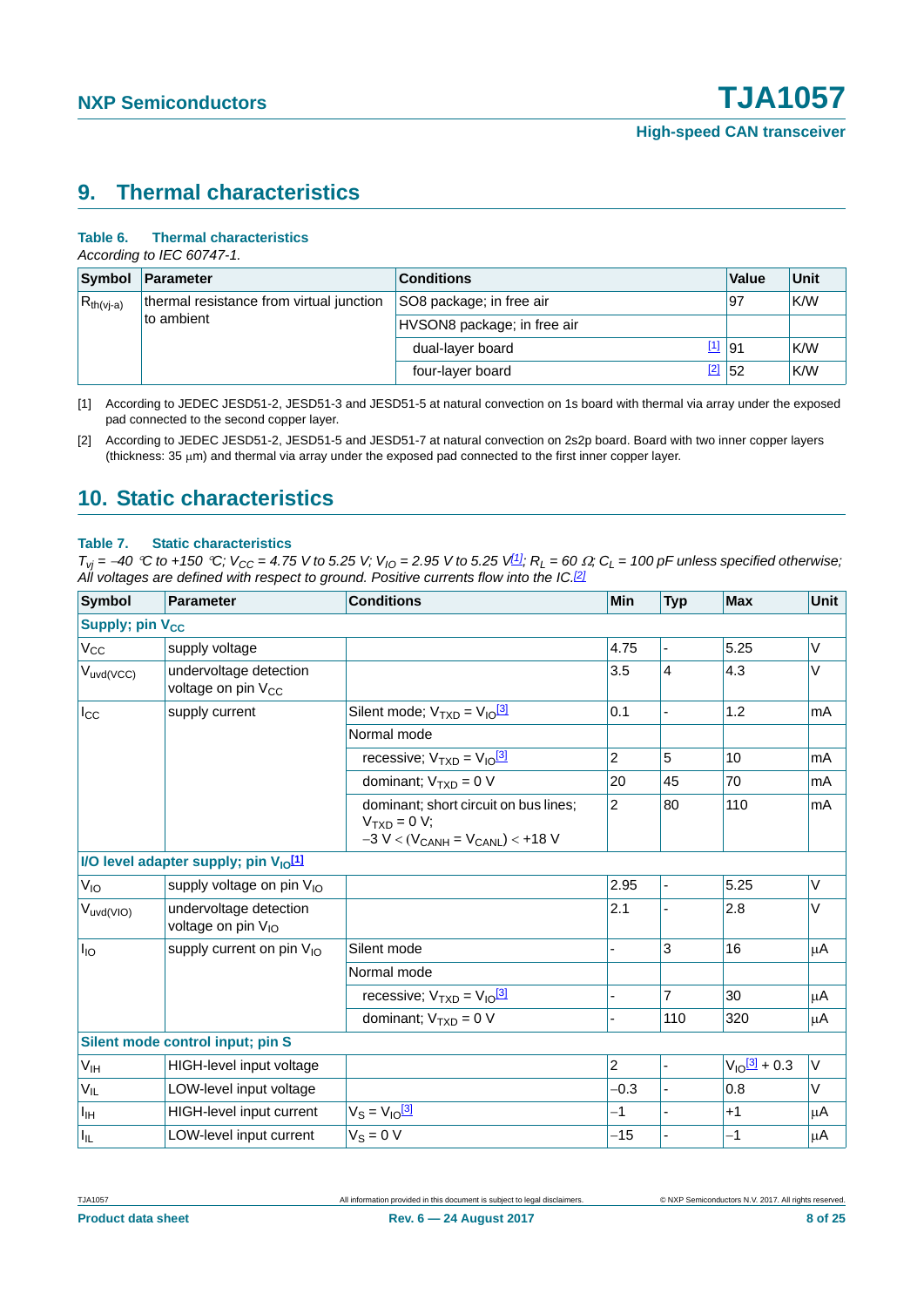#### **Table 7. Static characteristics** *…continued*

 $T_{Vj}$  = -40 °C to +150 °C;  $V_{CC}$  = 4.75 V to 5.25 V;  $V_{IO}$  = 2.95 V to 5.25 V $1/2$ ;  $R_L$  = 60  $\Omega$ ;  $C_L$  = 100 pF unless specified otherwise; *All voltages are defined with respect to ground. Positive currents flow into the IC.[2]*

| <b>Symbol</b>            | <b>Parameter</b>                            | <b>Conditions</b>                                                                                                            | Min            | <b>Typ</b>  | <b>Max</b>                   | <b>Unit</b> |
|--------------------------|---------------------------------------------|------------------------------------------------------------------------------------------------------------------------------|----------------|-------------|------------------------------|-------------|
|                          | <b>CAN transmit data input; pin TXD</b>     |                                                                                                                              |                |             |                              |             |
| $V_{\text{IH}}$          | HIGH-level input voltage                    |                                                                                                                              | $\overline{2}$ |             | $V_{10}$ $\frac{3}{2}$ + 0.3 | V           |
| $V_{IL}$                 | LOW-level input voltage                     |                                                                                                                              | $-0.3$         |             | 0.8                          | V           |
| Iн                       | HIGH-level input current                    | $V_{TXD} = V_{10}^{3}$                                                                                                       | -5             |             | $+5$                         | μA          |
| $I_{\parallel L}$        | LOW-level input current                     | $VTXD = 0 V$                                                                                                                 | $-260$         |             | -30                          | μA          |
| $C_i$                    | input capacitance                           | $[4]$                                                                                                                        |                | 5           | 10                           | pF          |
|                          | <b>CAN receive data output; pin RXD</b>     |                                                                                                                              |                |             |                              |             |
| $I_{OH}$                 | HIGH-level output current                   | $V_{RXD} = V_{10} \frac{3!}{3!} - 0.4 V$                                                                                     | -8             | $-3$        | -1                           | mA          |
| $I_{OL}$                 | LOW-level output current                    | $V_{RXD} = 0.4 V$ ; bus dominant                                                                                             | 1              |             | 12                           | mA          |
|                          | <b>Bus lines; pins CANH and CANL</b>        |                                                                                                                              |                |             |                              |             |
| $V_{O(dom)}$             | dominant output voltage                     | $VTXD = 0 V; t < tto(dom)TXD$                                                                                                |                |             |                              |             |
|                          |                                             | pin CANH; $R_L = 50 \Omega$ to 65 $\Omega$                                                                                   | 2.75           | 3.5         | 4.5                          | V           |
|                          |                                             | pin CANL; $R_L = 50 \Omega$ to 65 $\Omega$                                                                                   | 0.5            | 1.5         | 2.25                         | V           |
| V <sub>dom</sub> (TX)sym | transmitter dominant<br>voltage symmetry    | $V_{\text{dom(TX)sym}} = V_{\text{CC}} - V_{\text{CANH}} - V_{\text{CANL}}$                                                  | $-400$         |             | $+400$                       | mV          |
| V <sub>TXsym</sub>       | transmitter voltage<br>symmetry             | $[4]$<br>$V_{TXsym} = V_{CANH} + V_{CANL}$<br>$\boxed{5}$<br>$f_{TXD}$ = 250 kHz, 1 MHz and 2.5 MHz;<br>$C_{SPLIT} = 4.7$ nF | $0.9V_{CC}$    |             | $1.1V_{CC}$                  | V           |
| $V_{O(di)}$              | differential output voltage                 | dominant; $V_{TXD} = 0$ V; $t < t_{to(dom)TXD}$                                                                              |                |             |                              |             |
|                          |                                             | $R_{L}$ = 50 $\Omega$ to 65 $\Omega$                                                                                         | 1.5            |             | $\mathbf{3}$                 | V           |
|                          |                                             | $R_L = 45 \Omega$ to 70 $\Omega$                                                                                             | 1.4            |             | 3.3                          | V           |
|                          |                                             | $R_1 = 2240 \Omega$                                                                                                          | 1.5            |             | 5                            | V           |
|                          |                                             | recessive; $V_{TXD} = V_{10}^{3}$ ; no load                                                                                  | -50            |             | $+50$                        | mV          |
| $V_{O(rec)}$             | recessive output voltage                    | $VTXD = VIO$ <sup>[3]</sup> ; no load                                                                                        | 2              | $0.5V_{CC}$ | 3                            | V           |
| $V_{th(RX)diff}$         | differential receiver<br>threshold voltage  | Normal/Silent mode;<br>$-12$ V ≤ V <sub>CANL</sub> ≤ +12 V;<br>$-12$ V ≤ V <sub>CANH</sub> ≤ +12 V                           | 0.5            |             | 0.9                          | V           |
| $V_{rec(RX)}$            | receiver recessive voltage                  | $-12$ V $\leq$ V <sub>CANL</sub> $\leq$ +12 V;<br>–12 V ≤ V <sub>CANH</sub> ≤ +12 V                                          |                |             |                              |             |
|                          |                                             | Normal/Silent mode                                                                                                           | $-4$           |             | 0.5                          | V           |
| $V_{\text{dom}(RX)}$     | receiver dominant voltage                   | $-12$ V $\leq$ V <sub>CANL</sub> $\leq$ +12 V;<br>–12 V ≤ V <sub>CANH</sub> ≤ +12 V                                          |                |             |                              |             |
|                          |                                             | Normal/Silent mode                                                                                                           | 0.9            | ÷,          | 9.0                          | V           |
| V <sub>hys</sub> (RX)dif | differential receiver<br>hysteresis voltage | Normal mode;<br>$-12$ V ≤ V <sub>CANL</sub> ≤ +12 V;<br>–12 V v V <sub>CANH</sub> ≤ +12 V                                    | 50             |             | 300                          | mV          |
| $I_{O(sc)$ dom           | dominant short-circuit                      | $VTXD = 0 V$ ; t < t <sub>to(dom)</sub> $TXD$ ; V <sub>CC</sub> = 5 V                                                        |                |             |                              |             |
|                          | output current                              | pin CANH; $V_{CANH} = -15$ V to +40 V                                                                                        | $-100$         | $-70$       | $-40$                        | mA          |
|                          |                                             | pin CANL; $V_{CANL} = -15$ V to +40 V                                                                                        | 40             | 70          | 100                          | mA          |
| $I_{O(\rm sc) \rm rec}$  | recessive short-circuit<br>output current   | Normal mode; $V_{TXD} = V_{CC}$<br>$V_{CANH} = V_{CANL} = -27 V$ to +32 V                                                    | -5             |             | $+5$                         | mA          |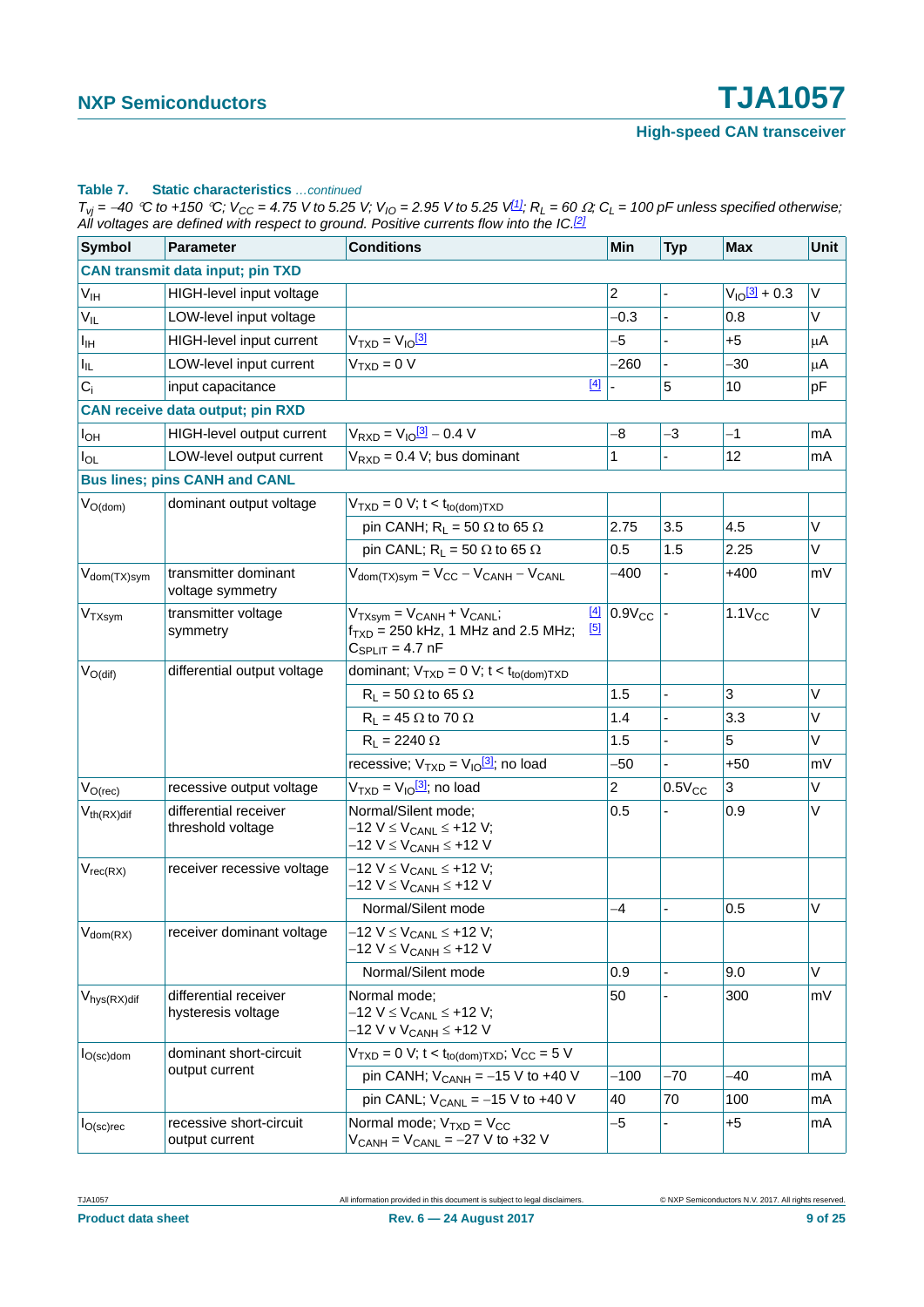#### **Table 7. Static characteristics** *…continued*

 $T_{Vj}$  = -40 °C to +150 °C;  $V_{CC}$  = 4.75 V to 5.25 V;  $V_{IO}$  = 2.95 V to 5.25 V<sup>[1]</sup>;  $R_L$  = 60  $\Omega$ ;  $C_L$  = 100 pF unless specified otherwise; *All voltages are defined with respect to ground. Positive currents flow into the IC.[2]*

| <b>Symbol</b>                | <b>Parameter</b>                  | <b>Conditions</b>                                                                                               | Min  | <b>Typ</b> | <b>Max</b> | <b>Unit</b>  |
|------------------------------|-----------------------------------|-----------------------------------------------------------------------------------------------------------------|------|------------|------------|--------------|
| $\mathsf{I}_\mathsf{L}$      | leakage current                   | $V_{CC} = 0 V$ or<br>$V_{CC} = V_{IO}$ = shorted to ground via<br>47 k $\Omega$ ; $V_{CANH}$ = $V_{CANL}$ = 5 V | $-5$ |            | $+5$       | μA           |
| $R_i$                        | input resistance                  | $[4]$<br>$-2$ V $\leq$ V <sub>CANI</sub> $\leq$ +7 V;<br>$-2 V \leq V_{CANH} \leq +7 V$                         | 9    | 15         | 28         | $k\Omega$    |
| $\Delta R_i$                 | input resistance deviation        | $[4]$<br>$0 V \leq V_{CANL} \leq +5 V$ ;<br>$0 V \leq V_{CANH} \leq +5 V$                                       | $-3$ |            | $+3$       | $\%$         |
| $R_{i(dif)}$                 | differential input resistance     | $[4]$<br>$-2$ V $\leq$ V <sub>CANL</sub> $\leq$ +7 V;<br>$-2$ V $\leq$ V <sub>CANH</sub> $\leq$ +7 V            | 19   | 30         | 52         | $k\Omega$    |
| $C_{i(cm)}$                  | common-mode input<br>capacitance  | $[4]$                                                                                                           |      |            | 20         | pF           |
| $C_{i(dif)}$                 | differential input<br>capacitance | $[4]$                                                                                                           |      |            | 10         | pF           |
| <b>Temperature detection</b> |                                   |                                                                                                                 |      |            |            |              |
| $T_{j(sd)}$                  | shutdown junction<br>temperature  | $[4]$                                                                                                           |      | 185        |            | $^{\circ}$ C |

<span id="page-9-0"></span>[1] Only TJA1057GT/3 and TJA1057GTK/3 have a V<sub>IO</sub> pin; the V<sub>IO</sub> input is internally connected to V<sub>CC</sub> in the other variants.

<span id="page-9-1"></span>[2] Factory testing uses correlated test conditions to cover the specified temperature and power supply voltage range.

<span id="page-9-2"></span>[3]  $V_{IO} = V_{CC}$  in non- $V_{IO}$  product variants TJA1057(G)T(K).

<span id="page-9-3"></span>[4] Not tested in production; guaranteed by design.

<span id="page-9-4"></span>[5] The test circuit used to measure the bus output voltage symmetry (which includes  $C_{SPLIT}$ ) is shown in [Figure 8](#page-13-0).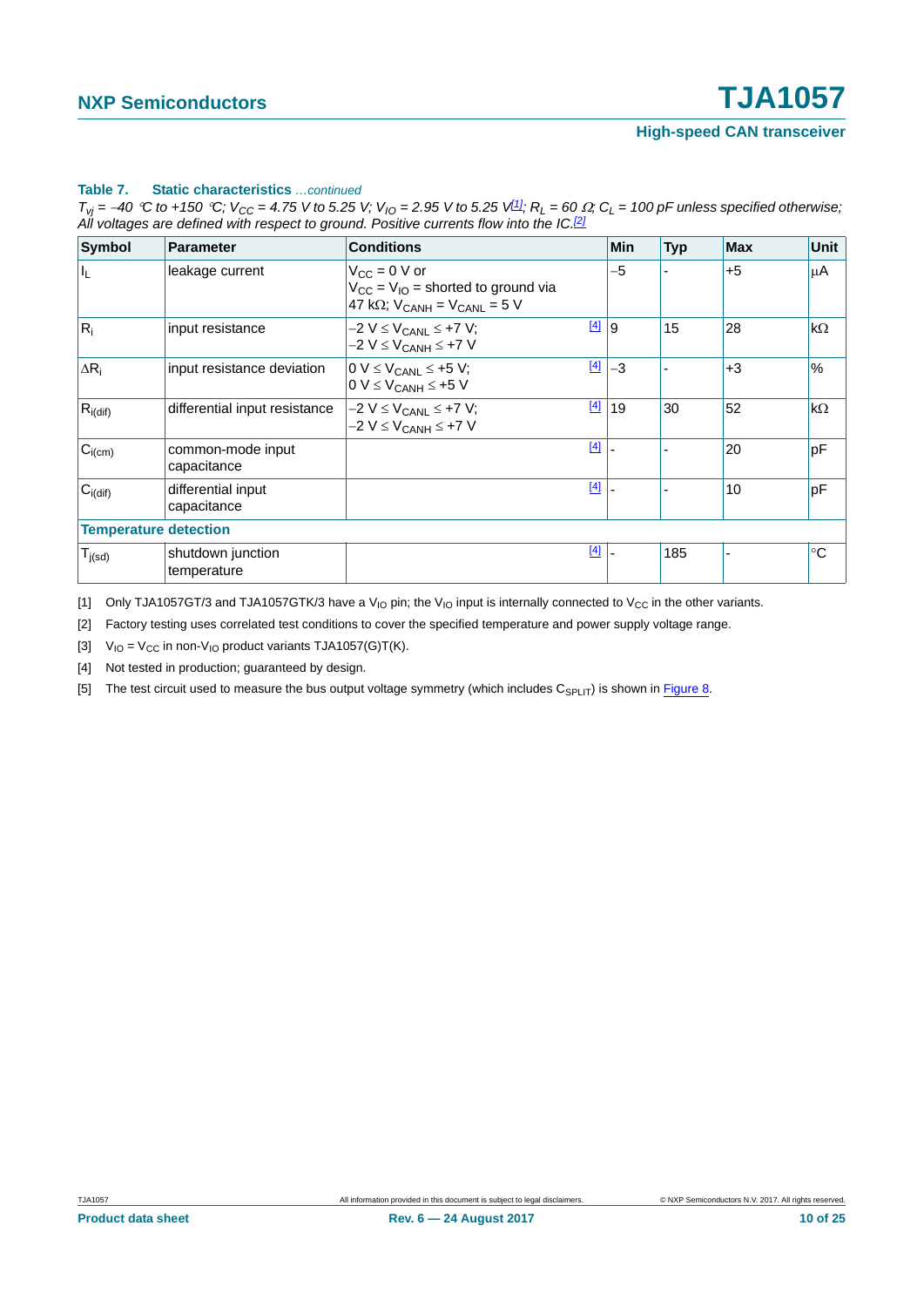# <span id="page-10-3"></span>**11. Dynamic characteristics**

#### **Table 8. Dynamic characteristics**

 $T_{Vj}$  = -40 °C to +150 °C;  $V_{CC}$  = 4.75 V to 5.25 V;  $V_{IO}$  = 2.95 V to 5.25 V<sup>[1]</sup>;  $R_L$  = 60  $\Omega$ ;  $C_L$  = 100 pF unless specified otherwise. *All voltages are defined with respect to ground.[\[2\]](#page-10-1)*

| <b>Symbol</b>                                                               | <b>Parameter</b>                     | <b>Conditions</b>                             |             | Min                      | <b>Typ</b>               | <b>Max</b> | <b>Unit</b> |  |  |
|-----------------------------------------------------------------------------|--------------------------------------|-----------------------------------------------|-------------|--------------------------|--------------------------|------------|-------------|--|--|
| Transceiver timing; pins CANH, CANL, TXD and RXD; see Figure 7 and Figure 3 |                                      |                                               |             |                          |                          |            |             |  |  |
| t <sub>d</sub> (TXD-busdom)                                                 | delay time from TXD to bus dominant  | Normal mode                                   |             |                          | 65                       | ä,         | ns          |  |  |
| $t_{d(TXD-busrec)}$                                                         | delay time from TXD to bus recessive | Normal mode                                   |             | $\overline{\phantom{0}}$ | 90                       | ÷,         | ns          |  |  |
| $t_{d(busdom-RXD)}$                                                         | delay time from bus dominant to RXD  | Normal mode                                   |             |                          | 60                       |            | ns          |  |  |
| $t_{d(busrec-RXD)}$                                                         | delay time from bus recessive to RXD | Normal mode                                   |             |                          | 65                       | ÷,         | ns          |  |  |
| $t_{d(TXDL-RXDL)}$                                                          | delay time from TXD LOW to RXD LOW   | TJA1057T; Normal mode                         |             | 50                       |                          | 230        | ns          |  |  |
|                                                                             |                                      | TJA1057GT(/3), TJA1057GTK(/3);<br>Normal mode |             | 50                       | ÷,                       | 210        | ns          |  |  |
| $t_{d(TXDH-RXDH)}$                                                          | delay time from TXD HIGH to RXD HIGH | TJA1057T; Normal mode                         |             | 50                       | $\overline{\phantom{0}}$ | 230        | ns          |  |  |
|                                                                             |                                      | TJA1057GT(/3), TJA1057GTK(/3);<br>Normal mode |             | 50                       |                          | 210        | ns          |  |  |
| $t_{\text{bit(bus)}}$                                                       | transmitted recessive bit width      | TJA1057GT(/3), TJA1057GTK(/3)                 |             |                          |                          |            |             |  |  |
|                                                                             |                                      | $t_{\text{bit(TXD)}} = 500$ ns                | $\boxed{3}$ | 435                      |                          | 530        | ns          |  |  |
|                                                                             |                                      | $t_{\text{bit(TXD)}} = 200$ ns                | $\boxed{3}$ | 155                      |                          | 210        | ns          |  |  |
| $t_{\text{bit(RXD)}}$                                                       | bit time on pin RXD                  | TJA1057GT(/3), TJA1057GTK(/3)                 |             |                          |                          |            |             |  |  |
|                                                                             |                                      | $t_{\text{bit(TXD)}} = 500$ ns                |             | $\frac{3}{2}$ 400        | ä,                       | 550        | ns          |  |  |
|                                                                             |                                      | $t_{\text{bit(TXD)}} = 200$ ns                | $\boxed{3}$ | 120                      |                          | 220        | ns          |  |  |
| $\Delta t_{rec}$                                                            | receiver timing symmetry             | TJA1057GT(/3), TJA1057GTK(/3)                 |             |                          |                          |            |             |  |  |
|                                                                             |                                      | $t_{\text{bit(TXD)}} = 500$ ns                |             | -65                      |                          | $+40$      | ns          |  |  |
|                                                                             |                                      | $t_{\text{bit(TXD)}} = 200$ ns                |             | -45                      |                          | $+15$      | ns          |  |  |
| $t_{\text{to}(\text{dom})\text{T}X\text{D}}$                                | TXD dominant time-out time           | $VTXD = 0 V$ ; Normal mode                    |             | 0.8                      | 3                        | 6.5        | ms          |  |  |

<span id="page-10-0"></span>[1] Only TJA1057GT/3 and TJA1057GTK/3 have a V<sub>IO</sub> pin; the V<sub>IO</sub> input is internally connected to V<sub>CC</sub> in the other variants.

<span id="page-10-1"></span>[2] Factory testing uses correlated test conditions to cover the specified temperature and power supply voltage range.

<span id="page-10-2"></span>[3] See [Figure 4.](#page-11-1)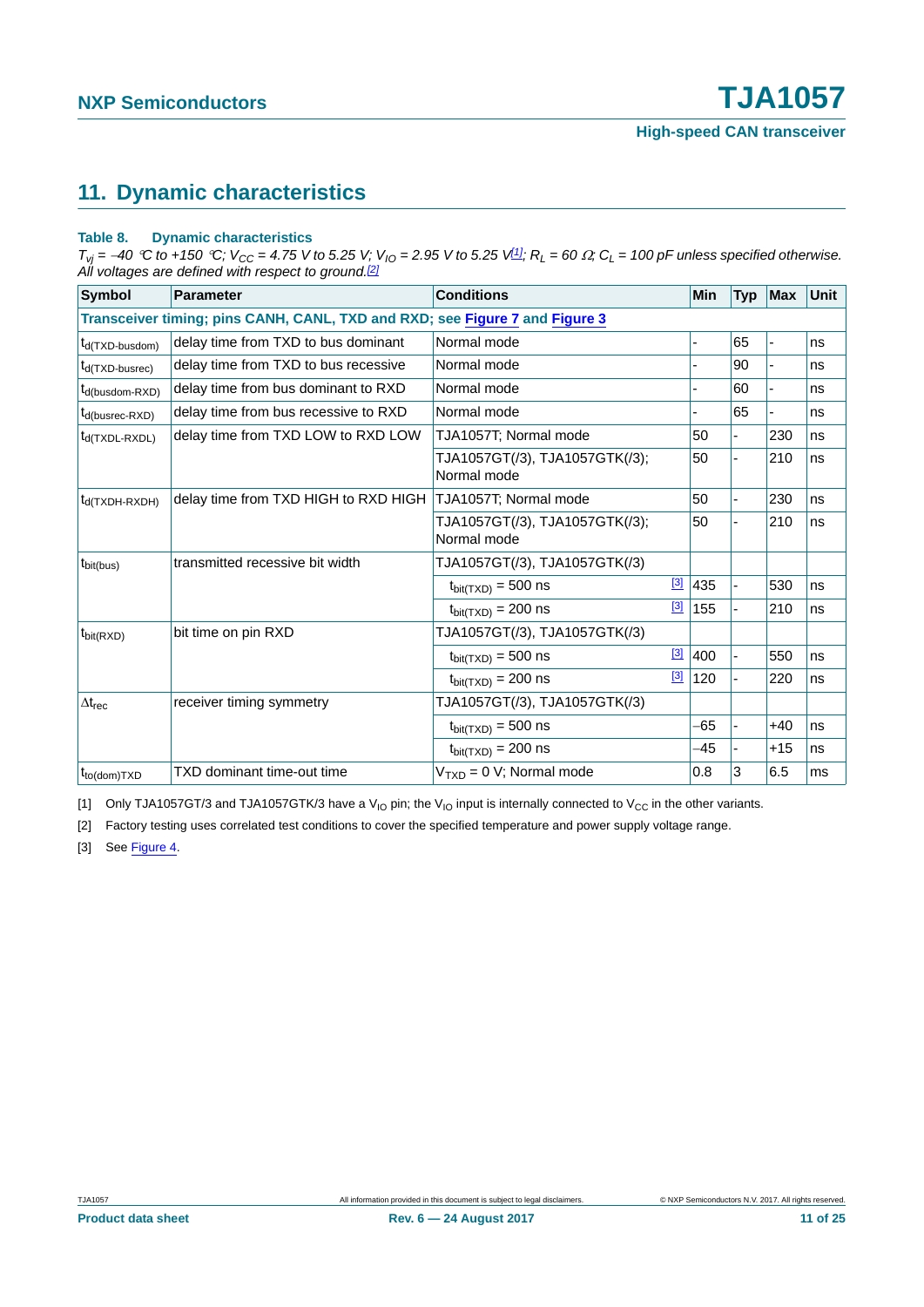# **NXP Semiconductors TJA1057**

**High-speed CAN transceiver**



<span id="page-11-0"></span>

<span id="page-11-1"></span>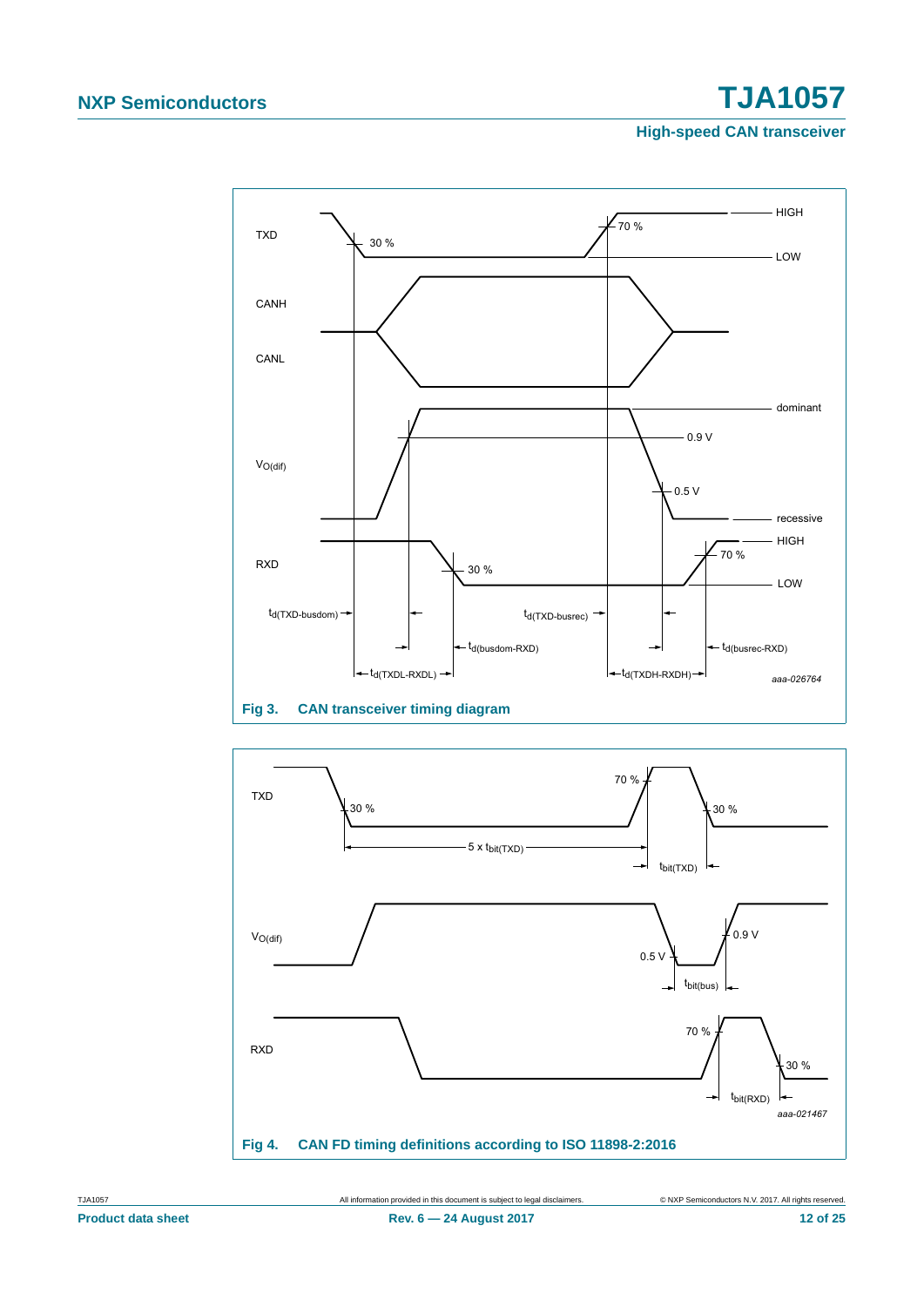# <span id="page-12-4"></span><span id="page-12-3"></span>**12. Application information**

### **12.1 Application diagram**



<span id="page-12-1"></span>

### <span id="page-12-2"></span><span id="page-12-0"></span>**12.2 Application hints**

Further information on the application of the TJA1057 can be found in NXP application hints *AH1308 Application Hints - Standalone high-speed CAN transceivers Mantis TJA1044/TJA1057 and Dual-Mantis TJA1046*.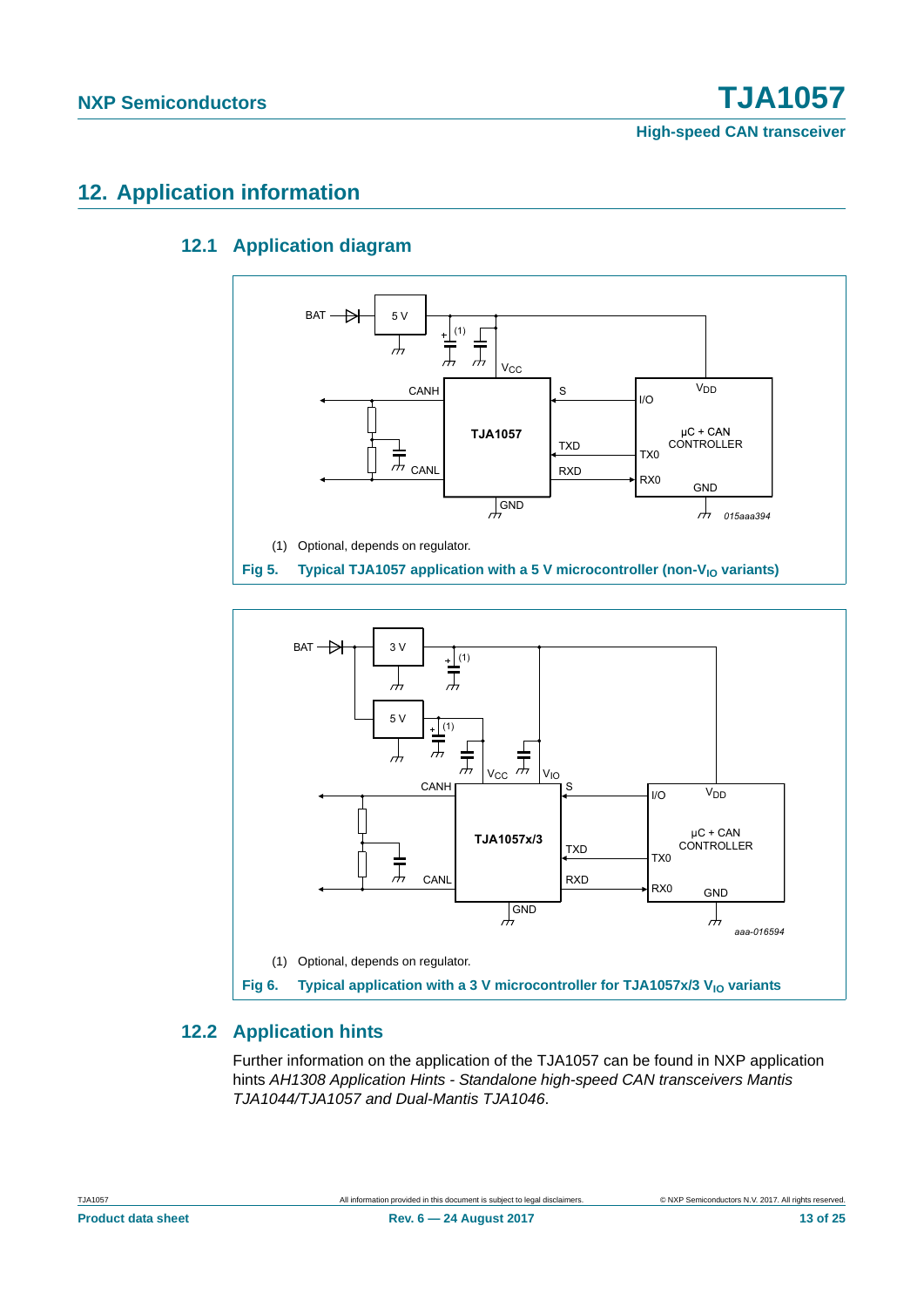# <span id="page-13-2"></span>**13. Test information**



<span id="page-13-1"></span>

### <span id="page-13-3"></span><span id="page-13-0"></span>**13.1 Quality information**

This product has been qualified in accordance with the Automotive Electronics Council (AEC) standard *Q100 Rev-G - Failure mechanism based stress test qualification for integrated circuits*, and is suitable for use in automotive applications.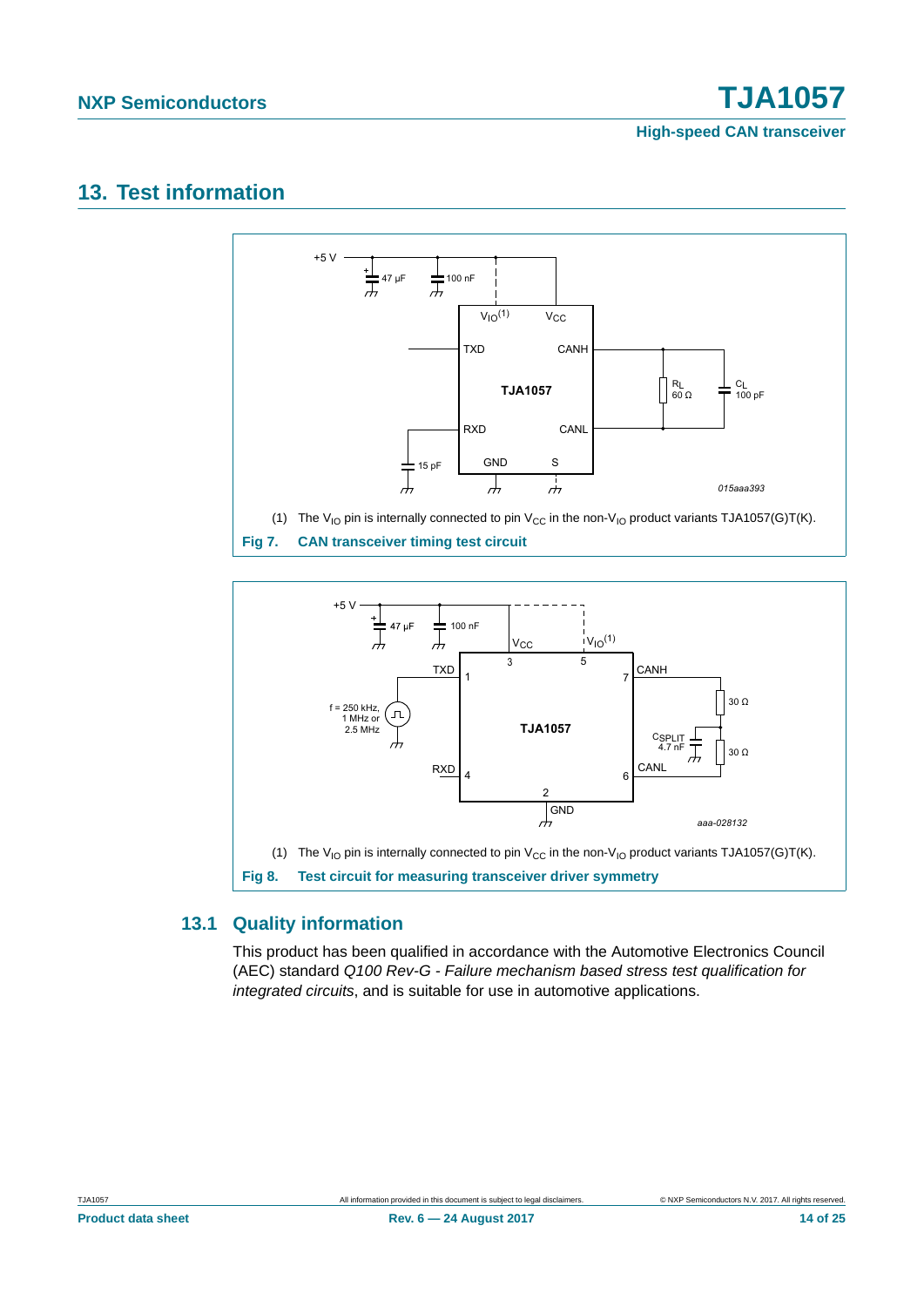# <span id="page-14-0"></span>**14. Package outline**



**NXP Semiconductors TJA1057**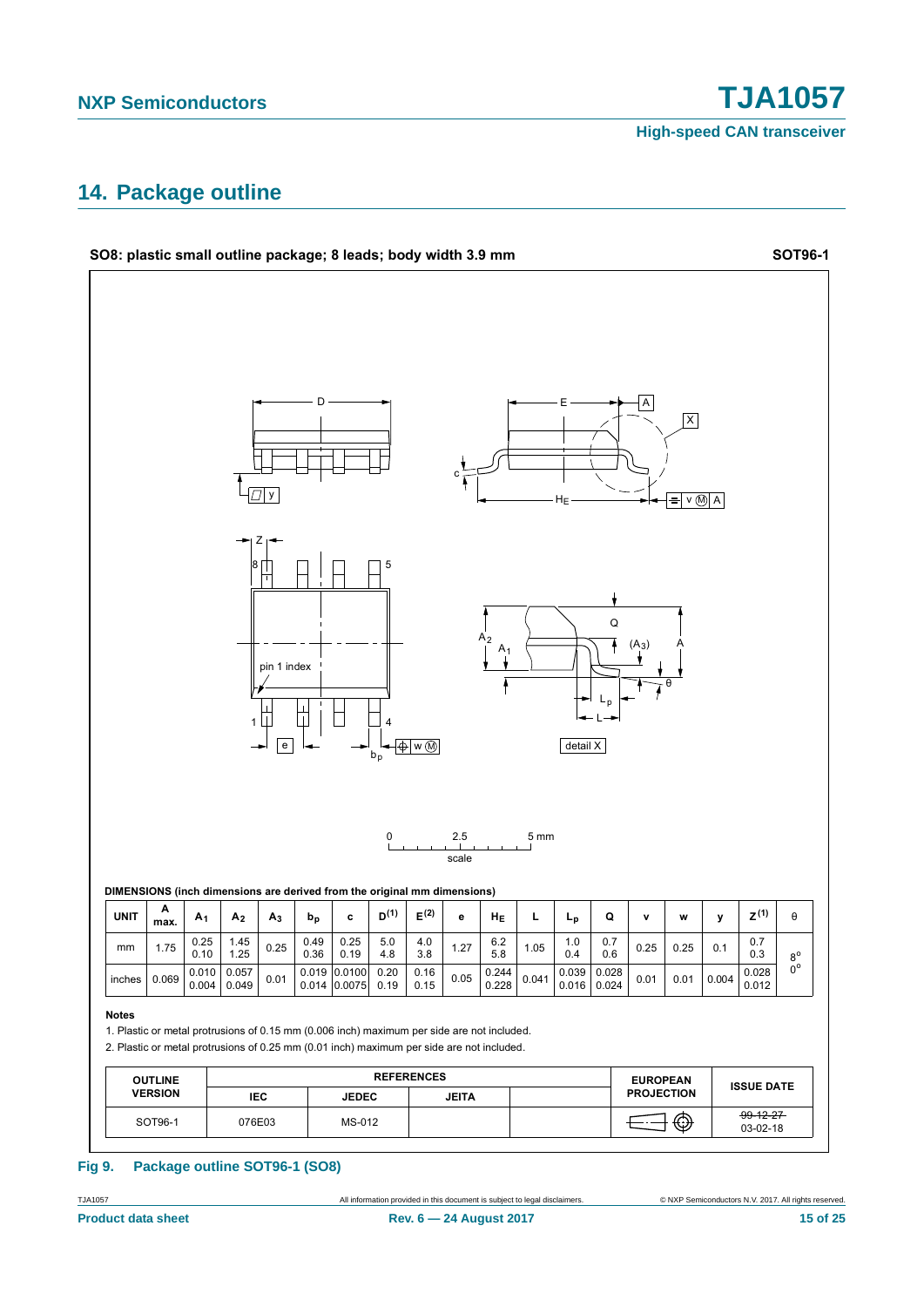

HVSON8: plastic thermal enhanced very thin small outline package; no leads; **WE CONSIDER THE CONSIDERED CONSIDERED** (1.1) The Collins Callins participate of the Collins of Considering SOTT82-1

#### **Fig 10. Package outline SOT782-1 (HVSON8)**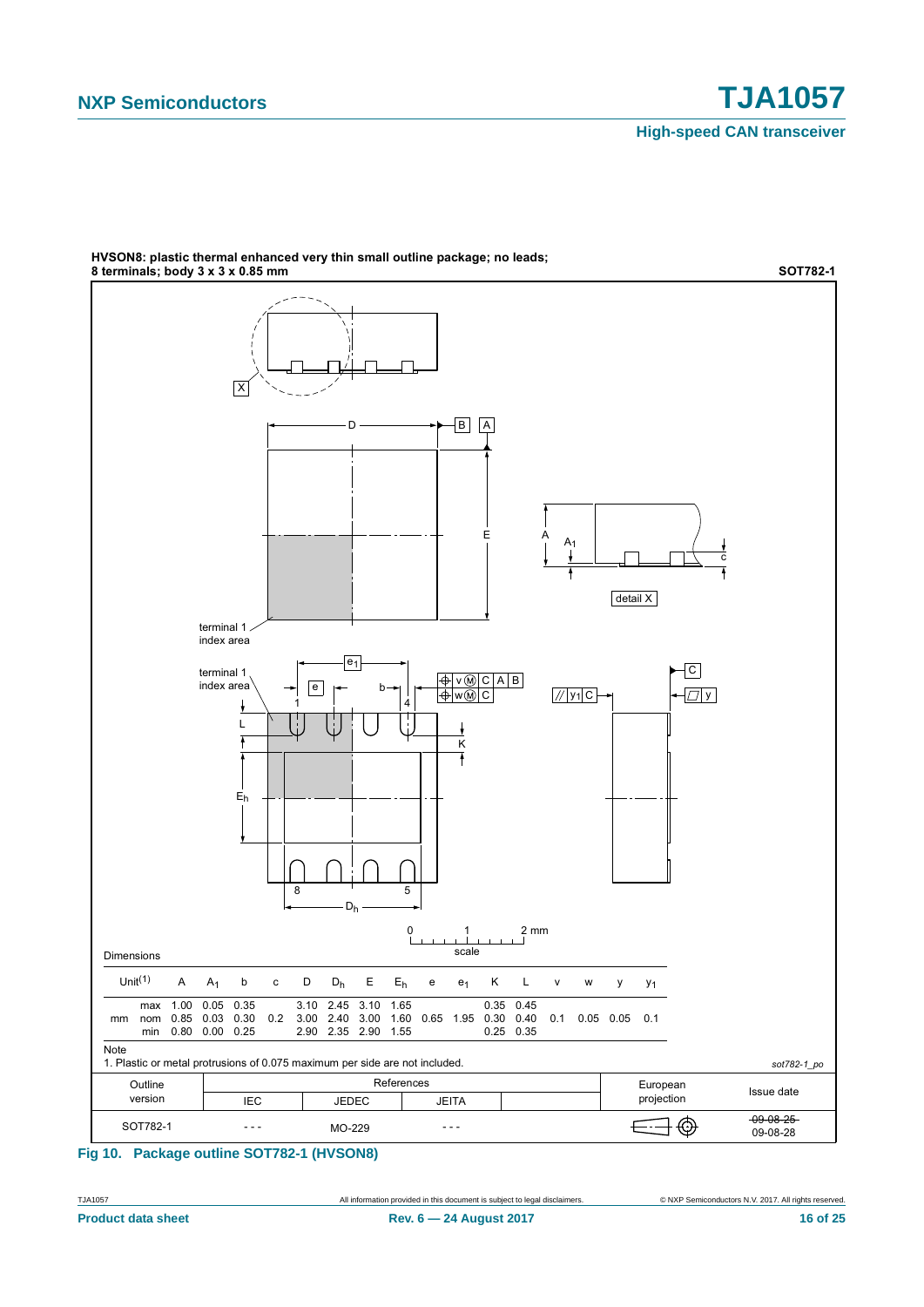### <span id="page-16-0"></span>**15. Handling information**

All input and output pins are protected against ElectroStatic Discharge (ESD) under normal handling. When handling ensure that the appropriate precautions are taken as described in *JESD625-A* or equivalent standards.

## <span id="page-16-1"></span>**16. Soldering of SMD packages**

This text provides a very brief insight into a complex technology. A more in-depth account of soldering ICs can be found in Application Note *AN10365 "Surface mount reflow soldering description"*.

### <span id="page-16-2"></span>**16.1 Introduction to soldering**

Soldering is one of the most common methods through which packages are attached to Printed Circuit Boards (PCBs), to form electrical circuits. The soldered joint provides both the mechanical and the electrical connection. There is no single soldering method that is ideal for all IC packages. Wave soldering is often preferred when through-hole and Surface Mount Devices (SMDs) are mixed on one printed wiring board; however, it is not suitable for fine pitch SMDs. Reflow soldering is ideal for the small pitches and high densities that come with increased miniaturization.

### <span id="page-16-3"></span>**16.2 Wave and reflow soldering**

Wave soldering is a joining technology in which the joints are made by solder coming from a standing wave of liquid solder. The wave soldering process is suitable for the following:

- **•** Through-hole components
- **•** Leaded or leadless SMDs, which are glued to the surface of the printed circuit board

Not all SMDs can be wave soldered. Packages with solder balls, and some leadless packages which have solder lands underneath the body, cannot be wave soldered. Also, leaded SMDs with leads having a pitch smaller than ~0.6 mm cannot be wave soldered, due to an increased probability of bridging.

The reflow soldering process involves applying solder paste to a board, followed by component placement and exposure to a temperature profile. Leaded packages, packages with solder balls, and leadless packages are all reflow solderable.

Key characteristics in both wave and reflow soldering are:

- **•** Board specifications, including the board finish, solder masks and vias
- **•** Package footprints, including solder thieves and orientation
- **•** The moisture sensitivity level of the packages
- **•** Package placement
- **•** Inspection and repair
- **•** Lead-free soldering versus SnPb soldering

#### <span id="page-16-4"></span>**16.3 Wave soldering**

Key characteristics in wave soldering are: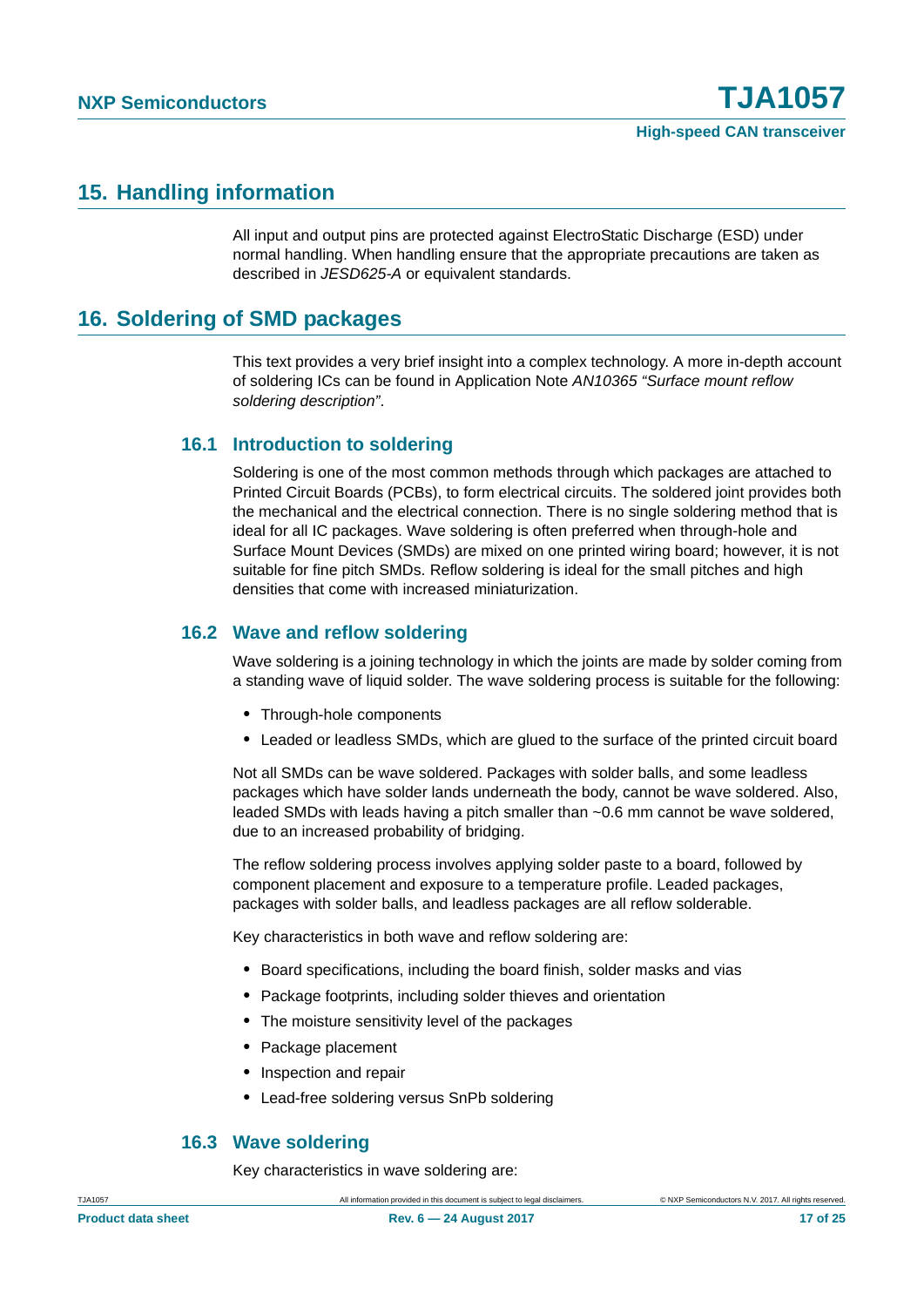- **•** Process issues, such as application of adhesive and flux, clinching of leads, board transport, the solder wave parameters, and the time during which components are exposed to the wave
- **•** Solder bath specifications, including temperature and impurities

### <span id="page-17-2"></span>**16.4 Reflow soldering**

Key characteristics in reflow soldering are:

- **•** Lead-free versus SnPb soldering; note that a lead-free reflow process usually leads to higher minimum peak temperatures (see [Figure 11\)](#page-18-0) than a SnPb process, thus reducing the process window
- **•** Solder paste printing issues including smearing, release, and adjusting the process window for a mix of large and small components on one board
- **•** Reflow temperature profile; this profile includes preheat, reflow (in which the board is heated to the peak temperature) and cooling down. It is imperative that the peak temperature is high enough for the solder to make reliable solder joints (a solder paste characteristic). In addition, the peak temperature must be low enough that the packages and/or boards are not damaged. The peak temperature of the package depends on package thickness and volume and is classified in accordance with [Table 9](#page-17-0) and [10](#page-17-1)

#### <span id="page-17-0"></span>**Table 9. SnPb eutectic process (from J-STD-020D)**

| Package thickness (mm) | Package reflow temperature $(^\circ \text{C})$ |            |  |  |  |
|------------------------|------------------------------------------------|------------|--|--|--|
|                        | Volume (mm <sup>3</sup> )                      |            |  |  |  |
|                        | < 350                                          | $\geq 350$ |  |  |  |
| < 2.5                  | 235                                            | 220        |  |  |  |
| $\geq 2.5$             | 220                                            | 220        |  |  |  |

#### <span id="page-17-1"></span>**Table 10. Lead-free process (from J-STD-020D)**

| Package thickness (mm) | Package reflow temperature $(^\circ \mathsf{C})$<br>Volume (mm <sup>3</sup> ) |             |        |  |  |
|------------------------|-------------------------------------------------------------------------------|-------------|--------|--|--|
|                        |                                                                               |             |        |  |  |
|                        | < 350                                                                         | 350 to 2000 | > 2000 |  |  |
| $ $ < 1.6              | 260                                                                           | 260         | 260    |  |  |
| 1.6 to 2.5             | 260                                                                           | 250         | 245    |  |  |
| > 2.5                  | 250                                                                           | 245         | 245    |  |  |

Moisture sensitivity precautions, as indicated on the packing, must be respected at all times.

Studies have shown that small packages reach higher temperatures during reflow soldering, see [Figure 11.](#page-18-0)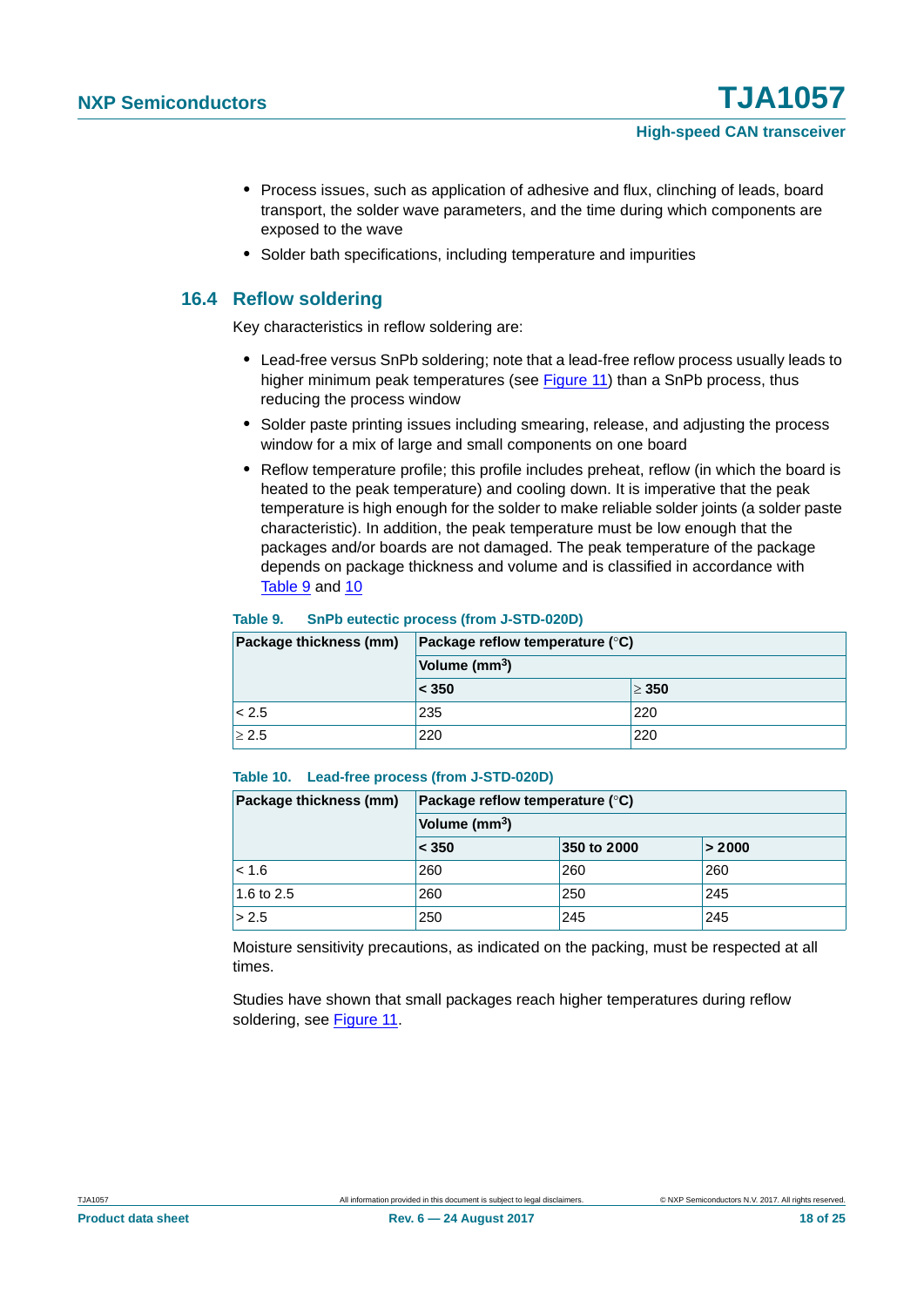

<span id="page-18-0"></span>For further information on temperature profiles, refer to Application Note *AN10365 "Surface mount reflow soldering description"*.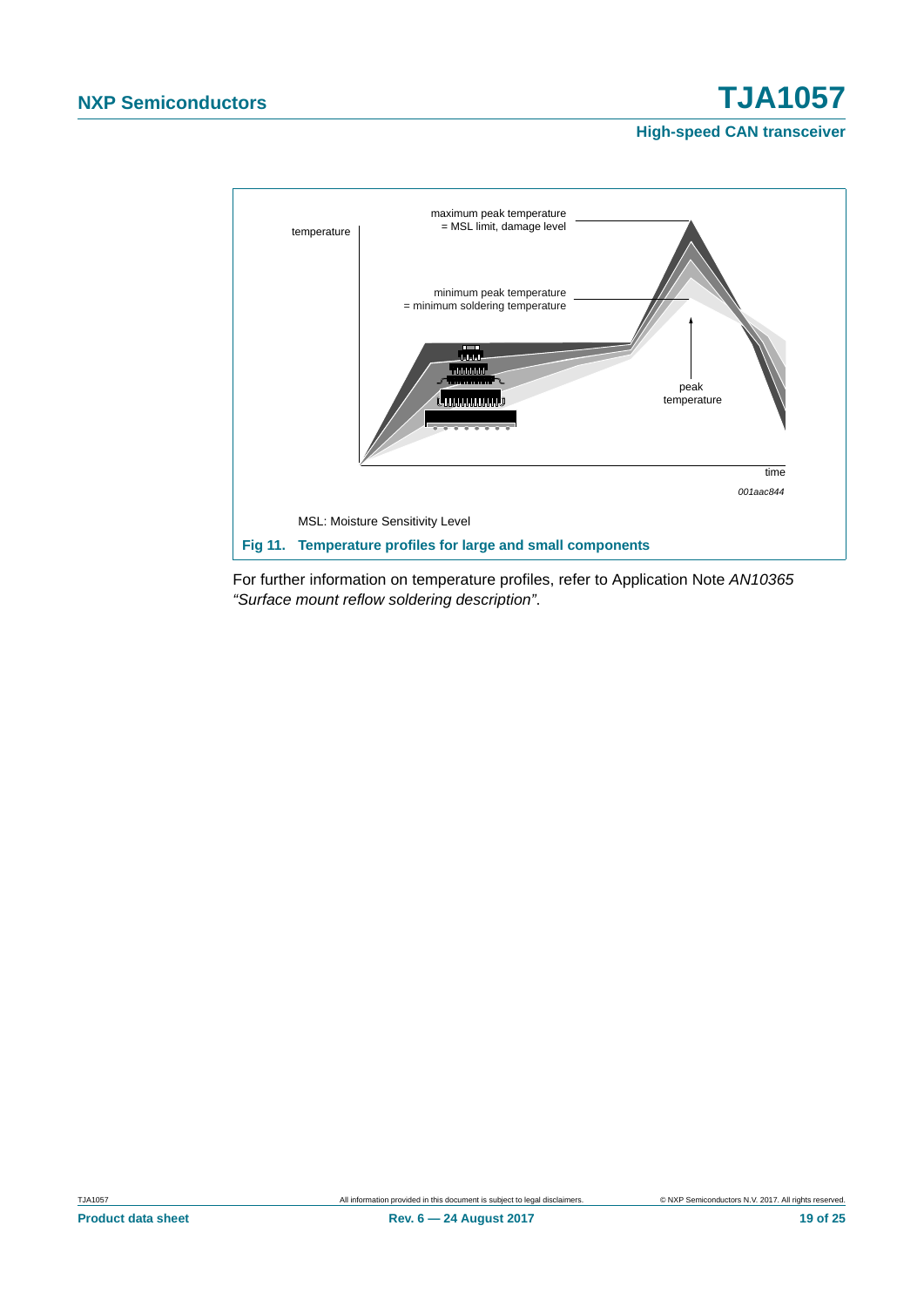# <span id="page-19-0"></span>**17. Appendix: ISO 11898-2:2016 parameter cross-reference list**

#### **Table 11. ISO 11898-2:2016 to NXP data sheet parameter conversion**

| ISO 11898-2:2016                                                                                                                                         |                             | <b>NXP data sheet</b>      |                                              |  |
|----------------------------------------------------------------------------------------------------------------------------------------------------------|-----------------------------|----------------------------|----------------------------------------------|--|
| <b>Parameter</b>                                                                                                                                         | <b>Notation</b>             | <b>Symbol</b>              | <b>Parameter</b>                             |  |
| <b>HS-PMA dominant output characteristics</b>                                                                                                            |                             |                            |                                              |  |
| Single ended voltage on CAN_H                                                                                                                            | $V_{CAN_H}$                 | $V_{O(dom)}$               | dominant output voltage                      |  |
| Single ended voltage on CAN_L                                                                                                                            | $V_{CAN\_L}$                |                            |                                              |  |
| Differential voltage on normal bus load                                                                                                                  | V <sub>Diff</sub>           | $V_{O(dif)}$               | differential output voltage                  |  |
| Differential voltage on effective resistance during arbitration                                                                                          |                             |                            |                                              |  |
| Optional: Differential voltage on extended bus load range                                                                                                |                             |                            |                                              |  |
| <b>HS-PMA driver symmetry</b>                                                                                                                            |                             |                            |                                              |  |
| Driver symmetry                                                                                                                                          | <b>V<sub>SYM</sub></b>      | $V_{TXsym}$                | transmitter voltage symmetry                 |  |
| <b>Maximum HS-PMA driver output current</b>                                                                                                              |                             |                            |                                              |  |
| Absolute current on CAN_H                                                                                                                                | $I_{CAN_H}$                 | $I_{O(\text{sc})$ dom      | dominant short-circuit output                |  |
| Absolute current on CAN_L                                                                                                                                | $I_{CAN\_L}$                |                            | current                                      |  |
| HS-PMA recessive output characteristics, bus biasing active/inactive                                                                                     |                             |                            |                                              |  |
| Single ended output voltage on CAN_H                                                                                                                     | $V_{CAN_H}$                 | $V_{O(rec)}$               | recessive output voltage                     |  |
| Single ended output voltage on CAN_L                                                                                                                     | $V_{CAN\_L}$                |                            |                                              |  |
| Differential output voltage                                                                                                                              | V <sub>Diff</sub>           | $V_{O(di)}$                | differential output voltage                  |  |
| <b>Optional HS-PMA transmit dominant timeout</b>                                                                                                         |                             |                            |                                              |  |
| Transmit dominant timeout, long                                                                                                                          | $t_{\mathsf{dom}}$          | $t_{to (dom)TXD}$          | TXD dominant time-out time                   |  |
| Transmit dominant timeout, short                                                                                                                         |                             |                            |                                              |  |
| HS-PMA static receiver input characteristics, bus biasing active/inactive                                                                                |                             |                            |                                              |  |
| Recessive state differential input voltage range                                                                                                         | V <sub>Diff</sub>           | $V_{th(RX)$ dif            | differential receiver threshold<br>voltage   |  |
| Dominant state differential input voltage range                                                                                                          |                             |                            |                                              |  |
|                                                                                                                                                          |                             | $V_{rec(RX)}$              | receiver recessive voltage                   |  |
|                                                                                                                                                          |                             | $V_{dom(RX)}$              | receiver dominant voltage                    |  |
| HS-PMA receiver input resistance (matching)                                                                                                              |                             |                            |                                              |  |
| Differential internal resistance                                                                                                                         | $R_{Diff}$                  | $R_{i\text{(dif)}}$        | differential input resistance                |  |
| Single ended internal resistance                                                                                                                         | $R_{CAN_H}$<br>$R_{CAN\_L}$ | $R_i$                      | input resistance                             |  |
| Matching of internal resistance                                                                                                                          | <b>MR</b>                   | $\Delta R_i$               | input resistance deviation                   |  |
| <b>HS-PMA implementation loop delay requirement</b>                                                                                                      |                             |                            |                                              |  |
| Loop delay                                                                                                                                               | t <sub>Loop</sub>           | t <sub>d</sub> (TXDH-RXDH) | delay time from TXD HIGH to<br>RXD HIGH      |  |
|                                                                                                                                                          |                             | $t_{d(TXDL-RXDL)}$         | delay time from TXD LOW to RXD<br><b>LOW</b> |  |
| Optional HS-PMA implementation data signal timing requirements for use with bit rates above 1 Mbit/s up to<br>2 Mbit/s and above 2 Mbit/s up to 5 Mbit/s |                             |                            |                                              |  |
| Transmitted recessive bit width @ 2 Mbit/s / @ 5 Mbit/s,<br>intended                                                                                     | $t_{\text{Bit(Bus)}}$       | $t_{\text{bit(bus)}}$      | transmitted recessive bit width              |  |
| Received recessive bit width @ 2 Mbit/s / @ 5 Mbit/s                                                                                                     | $t_{\text{Bit(RXD)}}$       | $t_{\text{bit(RXD)}}$      | bit time on pin RXD                          |  |
| Receiver timing symmetry @ 2 Mbit/s / @ 5 Mbit/s                                                                                                         | $\Delta t_\text{Rec}$       | $\Delta t_{rec}$           | receiver timing symmetry                     |  |

TJA1057 All information provided in this document is subject to legal disclaimers. © NXP Semiconductors N.V. 2017. All rights reserved.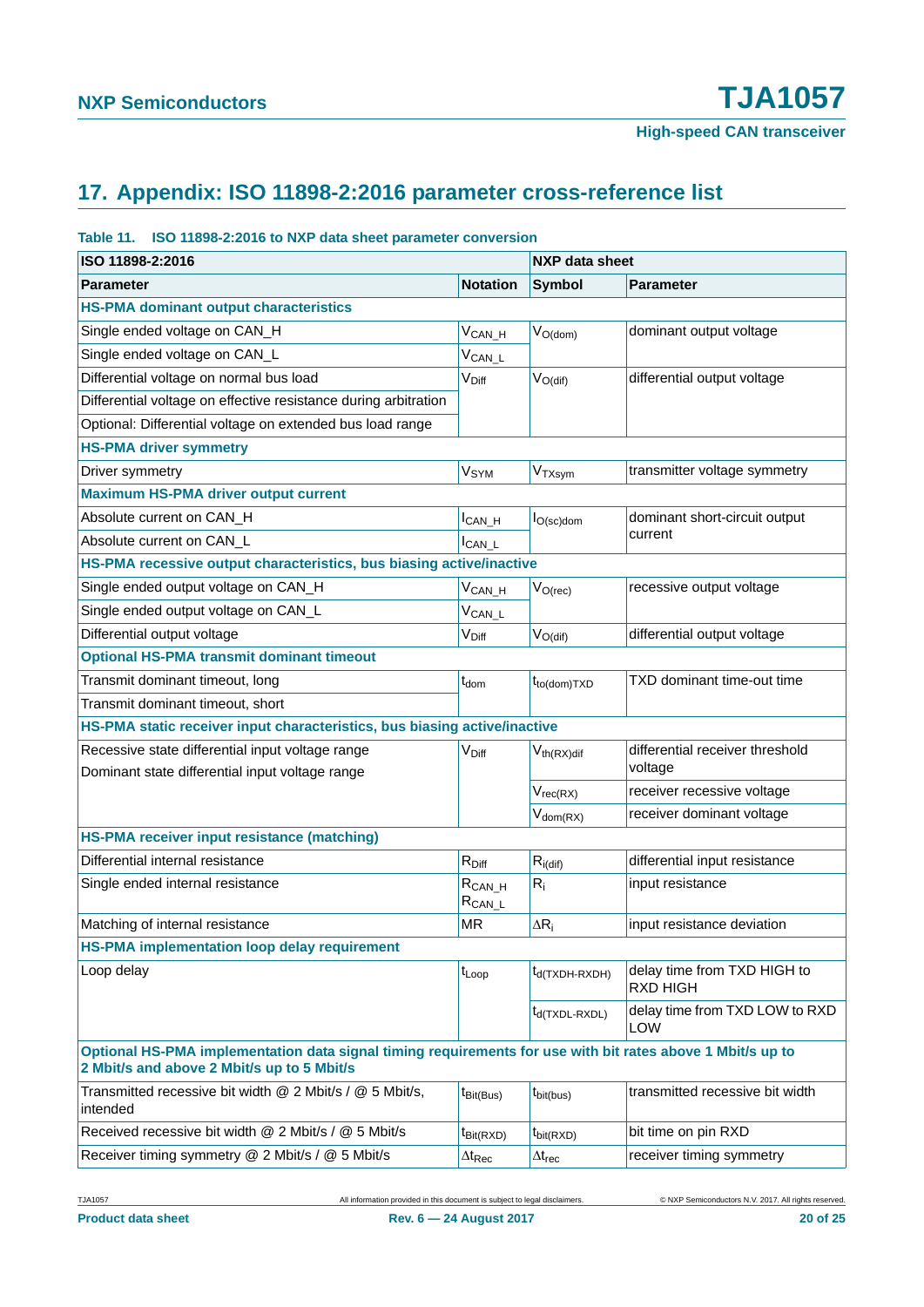| ISO 11898-2:2016                                                                        |                                     |                               | <b>NXP data sheet</b>                    |  |
|-----------------------------------------------------------------------------------------|-------------------------------------|-------------------------------|------------------------------------------|--|
| <b>Parameter</b>                                                                        | <b>Notation</b>                     | Symbol                        | <b>Parameter</b>                         |  |
| HS-PMA maximum ratings of V <sub>CAN_H</sub> , V <sub>CAN_L</sub> and V <sub>Diff</sub> |                                     |                               |                                          |  |
| Maximum rating V <sub>Diff</sub>                                                        | V <sub>Diff</sub>                   | $V_{(CANH-CANL)}$             | voltage between pin CANH and<br>pin CANL |  |
| General maximum rating V <sub>CAN_H</sub> and V <sub>CAN_L</sub>                        | V <sub>CANH</sub>                   | $V_{x}$                       | voltage on pin x                         |  |
| Optional: Extended maximum rating VCAN_H and VCAN_L                                     | $V_{CAN\_L}$                        |                               |                                          |  |
| HS-PMA maximum leakage currents on CAN_H and CAN_L, unpowered                           |                                     |                               |                                          |  |
| Leakage current on CAN_H, CAN_L                                                         | I <sub>CAN</sub> H<br><b>ICAN L</b> | $I_{L}$                       | leakage current                          |  |
| <b>HS-PMA bus biasing control timings</b>                                               |                                     |                               |                                          |  |
| CAN activity filter time, long                                                          | t <sub>Filter</sub>                 | t <sub>wake(busdom)</sub> [1] | bus dominant wake-up time                |  |
| CAN activity filter time, short                                                         |                                     | t <sub>wake(busrec)</sub> [1] | bus recessive wake-up time               |  |
| Wake-up timeout, short                                                                  | t <sub>Wake</sub>                   | $t_{to(wake)bus}$             | bus wake-up time-out time                |  |
| Wake-up timeout, long                                                                   |                                     |                               |                                          |  |
| Timeout for bus inactivity                                                              | t <sub>Silence</sub>                | $t_{to(silence)}$             | bus silence time-out time                |  |
| <b>Bus Bias reaction time</b>                                                           | t <sub>Bias</sub>                   | t <sub>d</sub> (busact-bias)  | delay time from bus active to bias       |  |

#### **Table 11. ISO 11898-2:2016 to NXP data sheet parameter conversion**

<span id="page-20-0"></span> $[1]$   $t$ <sub>fltr(wake)bus</sub> - bus wake-up filter time, in devices with basic wake-up functionality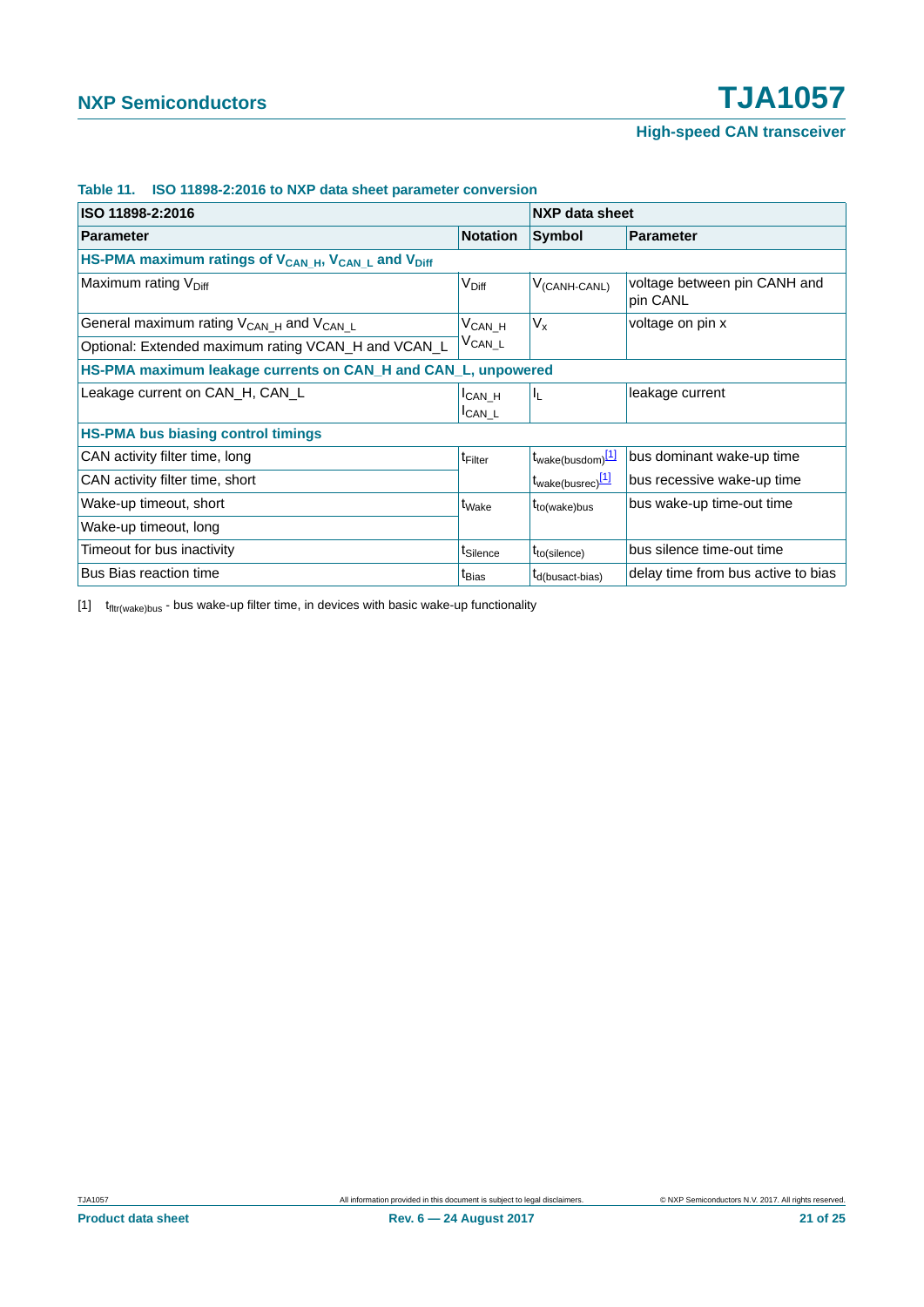# <span id="page-21-0"></span>**18. Revision history**

| <b>Table 12. Revision history</b>                                                                                                                                                               |                                                                                                                                                |                        |                      |                   |  |
|-------------------------------------------------------------------------------------------------------------------------------------------------------------------------------------------------|------------------------------------------------------------------------------------------------------------------------------------------------|------------------------|----------------------|-------------------|--|
| <b>Document ID</b>                                                                                                                                                                              | Release date                                                                                                                                   | Data sheet status      | <b>Change notice</b> | <b>Supersedes</b> |  |
| TJA1057 v.6                                                                                                                                                                                     | 20170824                                                                                                                                       | Product data sheet     |                      | TJA1057 v.5.1     |  |
| Modifications:                                                                                                                                                                                  | Updated to comply with ISO 11898-2:2016 and SAE J22884-1 through SAE J2284-5 specifications:                                                   |                        |                      |                   |  |
| Table 7: conditions added to parameters $R_i$ , $\Delta R_i$ and $R_i$ <sub>(dif)</sub> ; values/conditions changed for<br>parameters $I_{CC}$ , $V_{rec(RX)}$ , $V_{dom(RX)}$ , $I_{O(SC)dom}$ |                                                                                                                                                |                        |                      |                   |  |
|                                                                                                                                                                                                 | Additional measurement taken at $f_{TXD}$ = 1 MHz and 2.5 MHz for parameter $V_{TXsym}$ ; see Table 7<br>"Static characteristics" and Figure 8 |                        |                      |                   |  |
|                                                                                                                                                                                                 | Thresholds clarified in Figure 3                                                                                                               |                        |                      |                   |  |
|                                                                                                                                                                                                 | Section 2.1: text of last entry amended                                                                                                        |                        |                      |                   |  |
|                                                                                                                                                                                                 | Table 2: Table note 1 amended                                                                                                                  |                        |                      |                   |  |
|                                                                                                                                                                                                 | Table 5, Table note 2 added                                                                                                                    |                        |                      |                   |  |
|                                                                                                                                                                                                 | Amended Figure 3, Figure 5, Figure 6 and Figure 8; figure title changed on Figure 4                                                            |                        |                      |                   |  |
|                                                                                                                                                                                                 | Section 12.2: reference updated                                                                                                                |                        |                      |                   |  |
| TJA1057 v.5.1                                                                                                                                                                                   | 20160523                                                                                                                                       | Product data sheet     |                      | TJA1057 v.5       |  |
| TJA1057 v.5                                                                                                                                                                                     | 20160128                                                                                                                                       | Product data sheet     |                      | TJA1057 v.4       |  |
| TJA1057 v.4                                                                                                                                                                                     | 20150710                                                                                                                                       | Product data sheet     |                      | TJA1057 v.3       |  |
| TJA1057 v.3                                                                                                                                                                                     | 20141119                                                                                                                                       | Product data sheet     |                      | TJA1057 v.2       |  |
| TJA1057 v.2                                                                                                                                                                                     | 20131030                                                                                                                                       | Product data sheet     |                      | TJA1057 v.1       |  |
| TJA1057 v.1                                                                                                                                                                                     | 20130530                                                                                                                                       | Preliminary data sheet |                      |                   |  |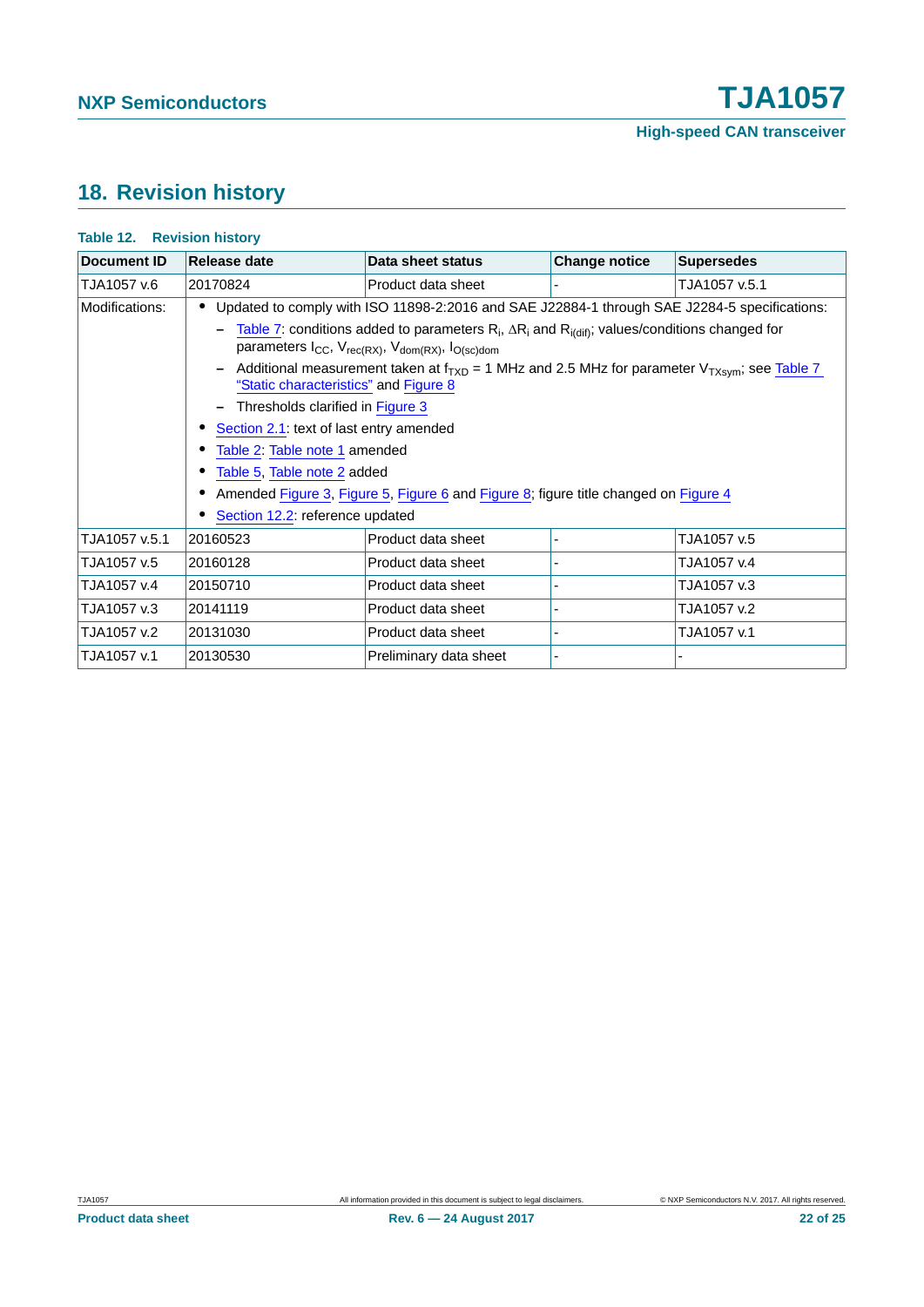# <span id="page-22-3"></span>**19. Legal information**

### <span id="page-22-4"></span>**19.1 Data sheet status**

| Document status[1][2]          | <b>Product status</b> <sup>[3]</sup> | <b>Definition</b>                                                                     |
|--------------------------------|--------------------------------------|---------------------------------------------------------------------------------------|
| Objective [short] data sheet   | Development                          | This document contains data from the objective specification for product development. |
| Preliminary [short] data sheet | Qualification                        | This document contains data from the preliminary specification.                       |
| Product [short] data sheet     | Production                           | This document contains the product specification.                                     |

<span id="page-22-0"></span>[1] Please consult the most recently issued document before initiating or completing a design.

<span id="page-22-1"></span>[2] The term 'short data sheet' is explained in section "Definitions".

<span id="page-22-2"></span>[3] The product status of device(s) described in this document may have changed since this document was published and may differ in case of multiple devices. The latest product status<br>information is available on the Intern

### <span id="page-22-5"></span>**19.2 Definitions**

**Draft —** The document is a draft version only. The content is still under internal review and subject to formal approval, which may result in modifications or additions. NXP Semiconductors does not give any representations or warranties as to the accuracy or completeness of information included herein and shall have no liability for the consequences of use of such information.

**Short data sheet —** A short data sheet is an extract from a full data sheet with the same product type number(s) and title. A short data sheet is intended for quick reference only and should not be relied upon to contain detailed and full information. For detailed and full information see the relevant full data sheet, which is available on request via the local NXP Semiconductors sales office. In case of any inconsistency or conflict with the short data sheet, the full data sheet shall prevail.

**Product specification —** The information and data provided in a Product data sheet shall define the specification of the product as agreed between NXP Semiconductors and its customer, unless NXP Semiconductors and customer have explicitly agreed otherwise in writing. In no event however, shall an agreement be valid in which the NXP Semiconductors product is deemed to offer functions and qualities beyond those described in the Product data sheet.

### <span id="page-22-6"></span>**19.3 Disclaimers**

**Limited warranty and liability —** Information in this document is believed to be accurate and reliable. However, NXP Semiconductors does not give any representations or warranties, expressed or implied, as to the accuracy or completeness of such information and shall have no liability for the consequences of use of such information. NXP Semiconductors takes no responsibility for the content in this document if provided by an information source outside of NXP Semiconductors.

In no event shall NXP Semiconductors be liable for any indirect, incidental, punitive, special or consequential damages (including - without limitation - lost profits, lost savings, business interruption, costs related to the removal or replacement of any products or rework charges) whether or not such damages are based on tort (including negligence), warranty, breach of contract or any other legal theory.

Notwithstanding any damages that customer might incur for any reason whatsoever, NXP Semiconductors' aggregate and cumulative liability towards customer for the products described herein shall be limited in accordance with the *Terms and conditions of commercial sale* of NXP Semiconductors.

**Right to make changes —** NXP Semiconductors reserves the right to make changes to information published in this document, including without limitation specifications and product descriptions, at any time and without notice. This document supersedes and replaces all information supplied prior to the publication hereof.

#### **Suitability for use in automotive applications —** This NXP

Semiconductors product has been qualified for use in automotive applications. Unless otherwise agreed in writing, the product is not designed, authorized or warranted to be suitable for use in life support, life-critical or safety-critical systems or equipment, nor in applications where failure or malfunction of an NXP Semiconductors product can reasonably be expected to result in personal injury, death or severe property or environmental damage. NXP Semiconductors and its suppliers accept no liability for inclusion and/or use of NXP Semiconductors products in such equipment or applications and therefore such inclusion and/or use is at the customer's own risk.

**Applications —** Applications that are described herein for any of these products are for illustrative purposes only. NXP Semiconductors makes no representation or warranty that such applications will be suitable for the specified use without further testing or modification.

Customers are responsible for the design and operation of their applications and products using NXP Semiconductors products, and NXP Semiconductors accepts no liability for any assistance with applications or customer product design. It is customer's sole responsibility to determine whether the NXP Semiconductors product is suitable and fit for the customer's applications and products planned, as well as for the planned application and use of customer's third party customer(s). Customers should provide appropriate design and operating safeguards to minimize the risks associated with their applications and products.

NXP Semiconductors does not accept any liability related to any default, damage, costs or problem which is based on any weakness or default in the customer's applications or products, or the application or use by customer's third party customer(s). Customer is responsible for doing all necessary testing for the customer's applications and products using NXP Semiconductors products in order to avoid a default of the applications and the products or of the application or use by customer's third party customer(s). NXP does not accept any liability in this respect.

**Limiting values —** Stress above one or more limiting values (as defined in the Absolute Maximum Ratings System of IEC 60134) will cause permanent damage to the device. Limiting values are stress ratings only and (proper) operation of the device at these or any other conditions above those given in the Recommended operating conditions section (if present) or the Characteristics sections of this document is not warranted. Constant or repeated exposure to limiting values will permanently and irreversibly affect the quality and reliability of the device.

**Terms and conditions of commercial sale —** NXP Semiconductors products are sold subject to the general terms and conditions of commercial sale, as published at<http://www.nxp.com/profile/terms>, unless otherwise agreed in a valid written individual agreement. In case an individual agreement is concluded only the terms and conditions of the respective agreement shall apply. NXP Semiconductors hereby expressly objects to applying the customer's general terms and conditions with regard to the purchase of NXP Semiconductors products by customer.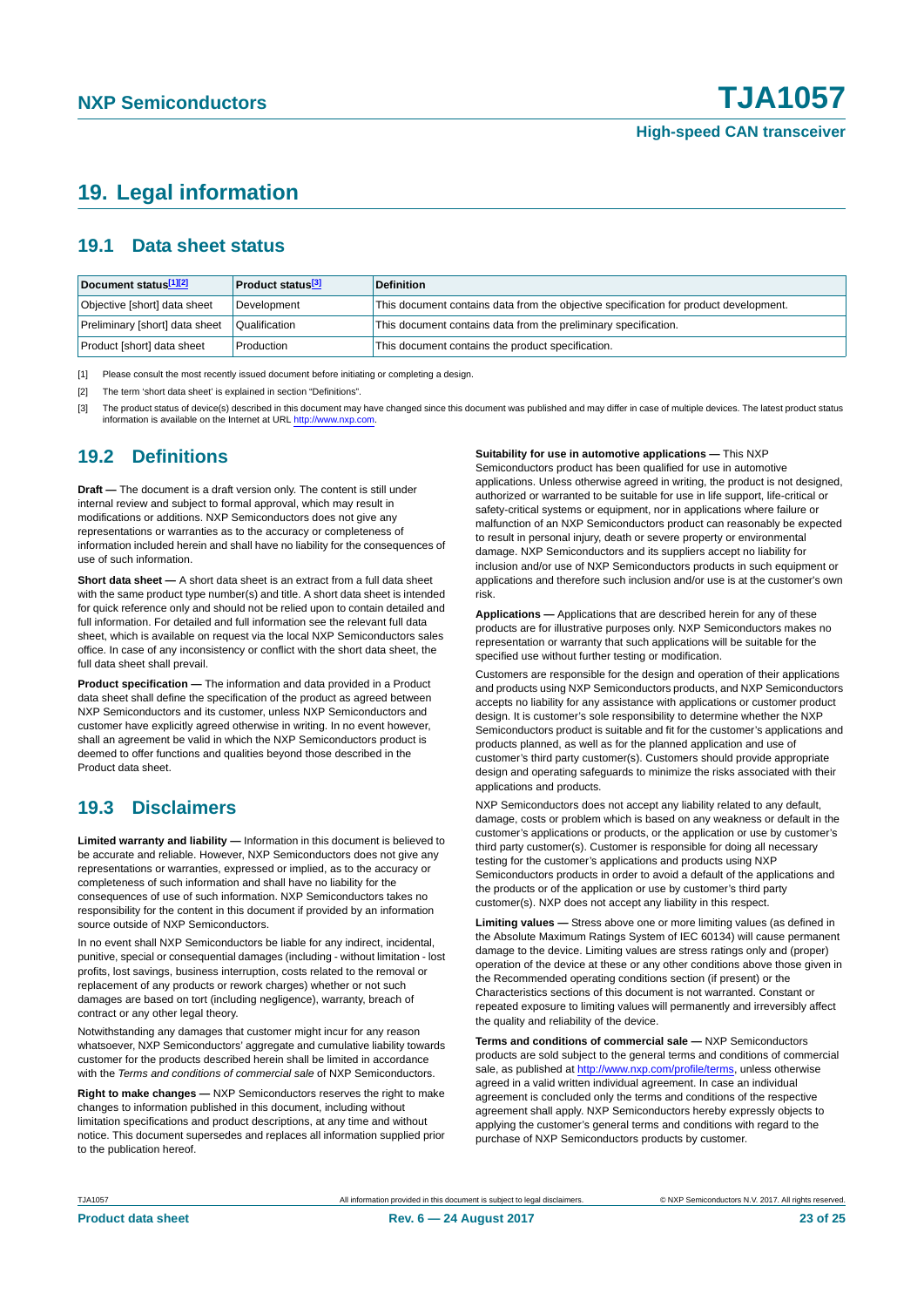**No offer to sell or license —** Nothing in this document may be interpreted or construed as an offer to sell products that is open for acceptance or the grant, conveyance or implication of any license under any copyrights, patents or other industrial or intellectual property rights.

**Export control —** This document as well as the item(s) described herein may be subject to export control regulations. Export might require a prior authorization from competent authorities.

**Quick reference data —** The Quick reference data is an extract of the product data given in the Limiting values and Characteristics sections of this document, and as such is not complete, exhaustive or legally binding.

## <span id="page-23-1"></span>**20. Contact information**

For more information, please visit: **http://www.nxp.com**

For sales office addresses, please send an email to: **salesaddresses@nxp.com**

**Translations —** A non-English (translated) version of a document is for reference only. The English version shall prevail in case of any discrepancy between the translated and English versions.

### <span id="page-23-0"></span>**19.4 Trademarks**

Notice: All referenced brands, product names, service names and trademarks are the property of their respective owners.

**Mantis —** is a trademark of NXP B.V.